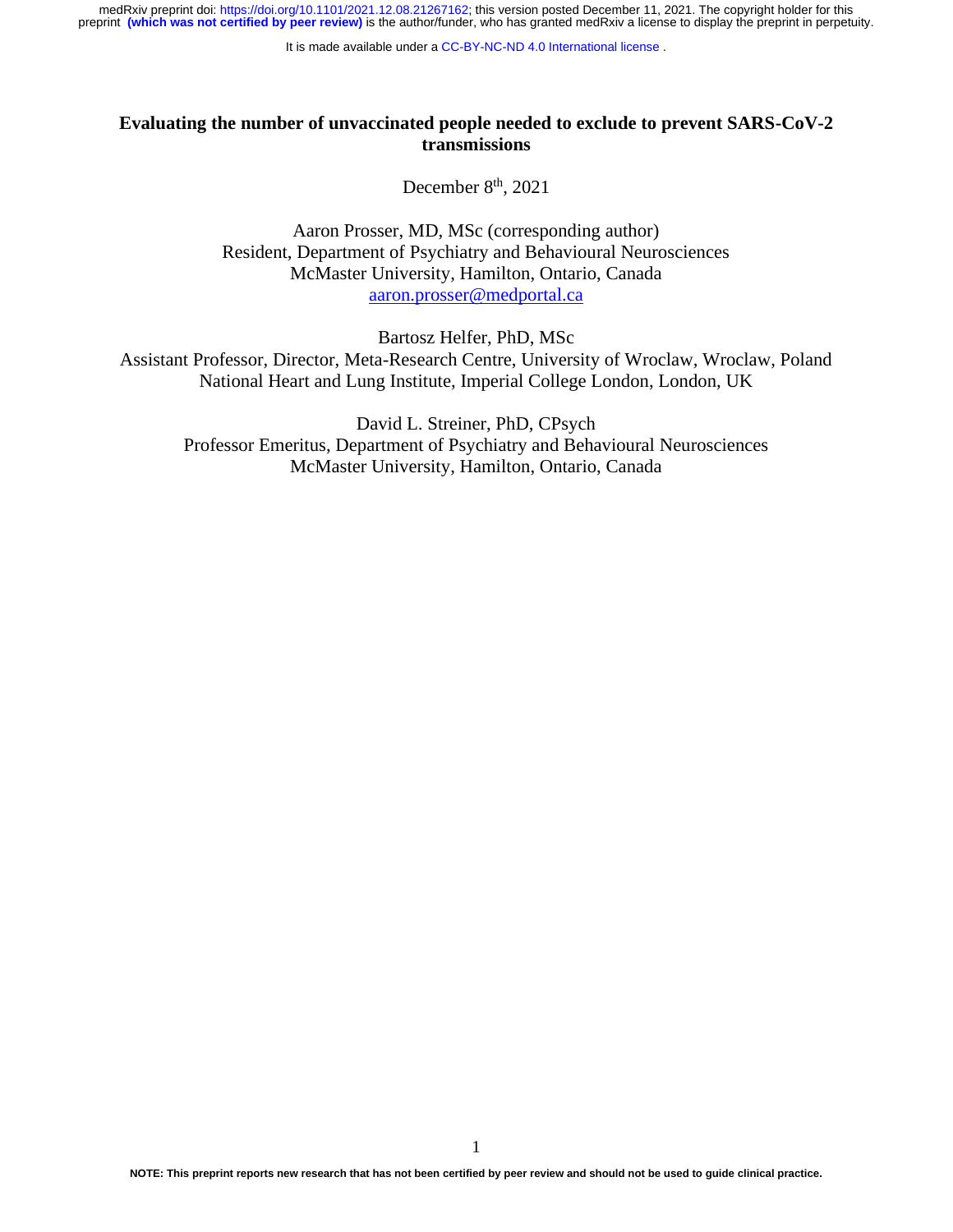It is made available under a [CC-BY-NC-ND 4.0 International license](http://creativecommons.org/licenses/by-nc-nd/4.0/) .

### **Abstract**

**Background:** Vaccine mandates and vaccine passports (VMVP) for SARS-CoV-2 are thought to be a path out of the pandemic by increasing vaccination through coercion and excluding unvaccinated people from different settings because they are viewed as being at significant risk of transmitting SARS-CoV-2. While variants and waning efficacy are relevant, SARS-CoV-2 vaccines reduce the risk of infection, transmission, and severe illness/hospitalization in adults. Thus, higher vaccination levels are beneficial by reducing healthcare system pressures and societal fear. However, the benefits of excluding unvaccinated people are unknown.

**Methods:** A method to evaluate the benefits of excluding unvaccinated people to reduce transmissions is described, called the *number needed to exclude* (NNE). The NNE is analogous to the *number needed to treat* (NNT=1/ARR), except the absolute risk reduction (ARR) is the baseline transmission risk in the population for a setting (e.g., healthcare). The rationale for the NNE is that exclusion removes *all* unvaccinated people from a setting, such that the ARR is the baseline transmission risk for that type of setting, which depends on the secondary attack rate (SAR) typically observed in that type of setting and the baseline infection risk in the population. The NNE is the number of unvaccinated people who need to be excluded from a setting to prevent one transmission event from unvaccinated people in that type of setting. The NNE accounts for the transmissibility of the currently dominant Delta (B.1.617.2) variant to estimate the minimum NNE in six types of settings: households, social gatherings, casual close contacts, work/study places, healthcare, and travel/transportation. The NNE can account for future potentially dominant variants (e.g., Omicron, B.1.1.529). To assist societies and policymakers in their decision-making about VMVP, the NNEs were calculated using the current (mid-to-end November 2021) baseline infection risk in many countries.

**Findings:** The NNEs suggest that at least 1,000 unvaccinated people likely need to be excluded to prevent one SARS-CoV-2 transmission event in most types of settings for many jurisdictions, notably Australia, California, Canada, China, France, Israel, and others. The NNEs of almost every jurisdiction examined are well within the range of the NNTs of acetylsalicylic acid (ASA) in primary prevention of cardiovascular disease (CVD) ( $\geq$  250 to 333). This is important since ASA is not recommended for primary prevention of CVD because the harms outweigh the benefits. Similarly, the harms of exclusion may outweigh the benefits. These findings depend on the accuracy of the model assumptions and the baseline infection risk estimates.

**Conclusions:** Vaccines are beneficial, but the high NNEs suggest that excluding unvaccinated people has negligible benefits for reducing transmissions in many jurisdictions across the globe. This is because unvaccinated people are likely *not* at significant risk – in absolute terms – of transmitting SARS-CoV-2 to others in most types of settings since current baseline transmission risks are negligible. Consideration of the harms of exclusion is urgently needed, including staffing shortages from losing unvaccinated healthcare workers, unemployment/unemployability, financial hardship for unvaccinated people, and the creation of a class of citizens who are not allowed to fully participate in many areas of society.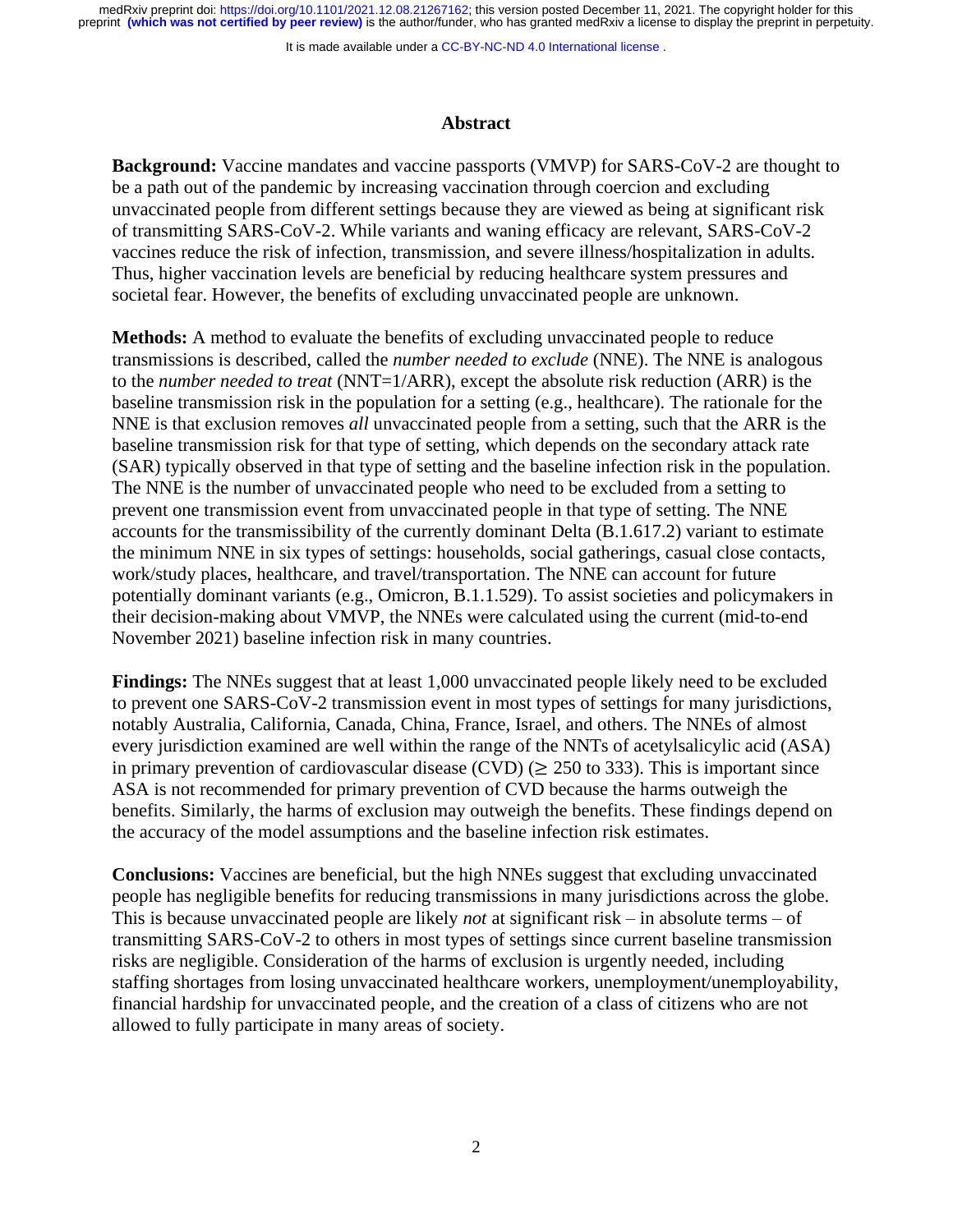It is made available under a [CC-BY-NC-ND 4.0 International license](http://creativecommons.org/licenses/by-nc-nd/4.0/) .

## **Registration:** CRD42021292263

**Funding:** This study received no grant from any funding agency, commercial, or not-for-profit sectors. It has also received no support of any kind from any individual or organization. BH is supported by a personal research grant from the University of Wroclaw within the "Excellence Initiative – Research University" framework and by a scholarship from the Polish Ministry of Education and Science. None of these institutions were involved in this research and did not fund it directly.

**Competing interests:** The authors have no competing interests to declare.

**Ethical approval:** Not applicable. All the work herein was performed using publicly available data.

**Data reporting:** The data used in this work are available at<https://tinyurl.com/4m8mm4jh> and [https://decision-support-tools.com/.](https://decision-support-tools.com/)

**Acknowledgement:** We thank numerous colleagues who provided helpful comments and criticisms during the writing of this study.

*Word Count:* Main text: 4,525 Abstract: 499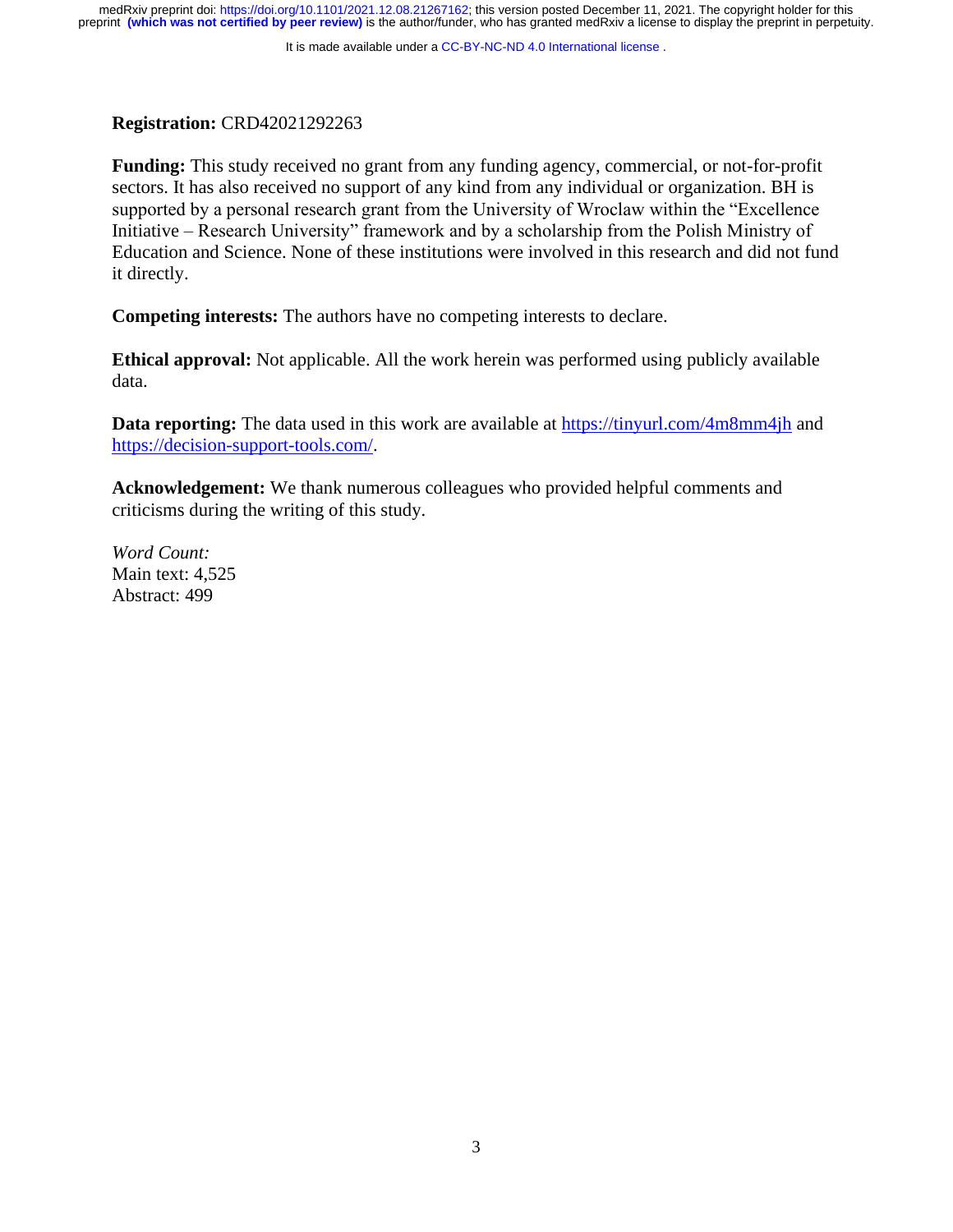## **INTRODUCTION**

A key global priority for the pandemic caused by severe acute respiratory syndrome coronavirus 2 (SARS-CoV-2) is to return to normality as quickly as possible. This is because many societies are losing their political, economic, psychological, and social tolerance for lockdowns and restrictions, especially since the development of SARS-CoV-2 vaccines. There is growing pressure to implement vaccine mandates and vaccine passports (VMVP) domestically and for international travel as a "ticket" for full participation in post-pandemic life. Consequently, more governments, healthcare organizations, educational institutions, and businesses are adopting VMVP. VMVP are thought to be a path out of the pandemic by (i) increasing vaccination levels through coercion and (ii) excluding those who remain unvaccinated from many types of settings (e.g., work, social gatherings). A central legal justification for exclusion is that unvaccinated people are viewed as being at significant risk of transmitting SARS-CoV-2, which is potentially the most serious externalized risk of the choice to remain unvaccinated.<sup>1</sup>

The benefits of vaccination in response to VMVP are clear. Meta-analyses show that SARS-CoV-2 vaccines are effective at reducing the risk of infection, transmission, and severe illness/hospitalization in adults.<sup>23</sup> Therefore, while variants and waning efficacy may moderate these benefits, higher vaccination levels are beneficial because they will reduce the burden on healthcare systems and reduce societal fear. On the other hand, the benefits of excluding unvaccinated people to reduce SARS-CoV-2 transmissions has not been evaluated quantitatively. This evaluation is a critical first step to determining the costs vs. benefits of VMVP. It is also urgently needed because an unknown percentage of people will not get vaccinated despite VMVP. This means those unvaccinated people will be excluded from many areas of modern life,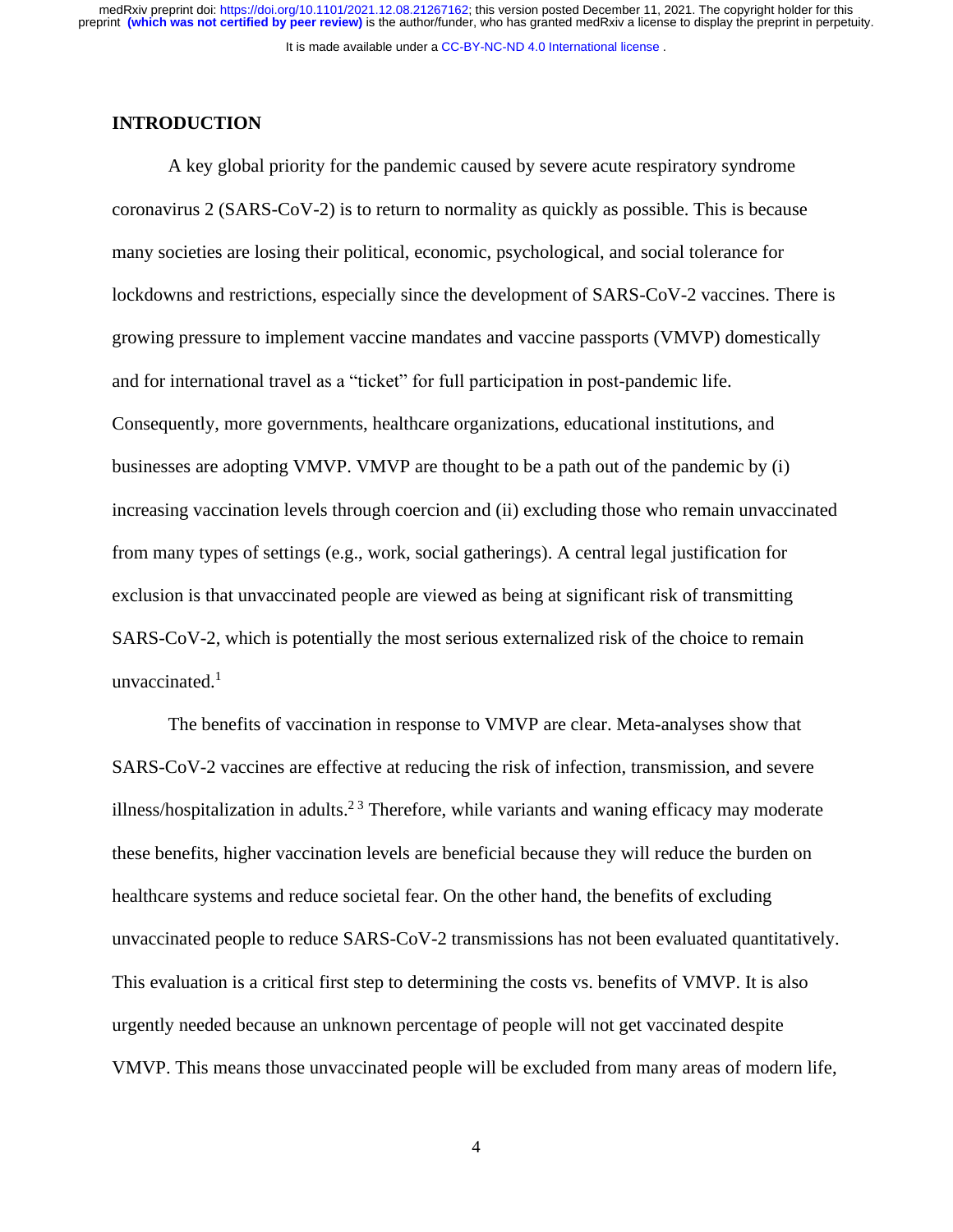such as many places of work, leisure, transportation, and education. As of December 2021, this is already happening in many jurisdictions globally.

Therefore, we performed a pre-planned analysis of a larger study of VMVP (CRD42021292263). The purpose of this analysis was to describe a method to evaluate the benefits of excluding unvaccinated people to reduce transmissions analogous to the *number needed to treat* (NNT), <sup>4</sup> which we call the *number needed to exclude* (NNE). The NNT is 1 divided by the absolute risk reduction (ARR). The NNT is the number of people who need to receive a treatment to prevent one outcome (e.g., myocardial infarction). The difference is that the ARR of the NNE is the baseline transmission risk in the population for a given type of setting (NNE=1/ARR). The rationale for the NNE is that exclusion removes *all* unvaccinated people from a setting (e.g., healthcare), such that the ARR is the baseline transmission risk in that type of setting. The 'treatment' is the public health intervention of exclusion via VMVP.

The baseline transmission risk is the probability in the general population that an unvaccinated person is currently infected and transmits SARS-CoV-2 in a given type of setting. In other words, it is the current probability in the general population of a transmission event in a setting from an unvaccinated person. The reciprocal of this probability is the NNE. The baseline transmission risk is estimated by taking the combined probability of the secondary attack rate (SAR) typically observed in that type of setting and the baseline infection risk in the general population. The combined probability is needed to estimate this probability because an unvaccinated person must be infected first before they can transmit SARS-CoV-2. Therefore, the NNE is the number of unvaccinated people who need to be excluded from a setting to prevent one transmission event from unvaccinated people in that type of setting. The NNE pertains to one transmission event, which may include one or more secondary infections, because the SAR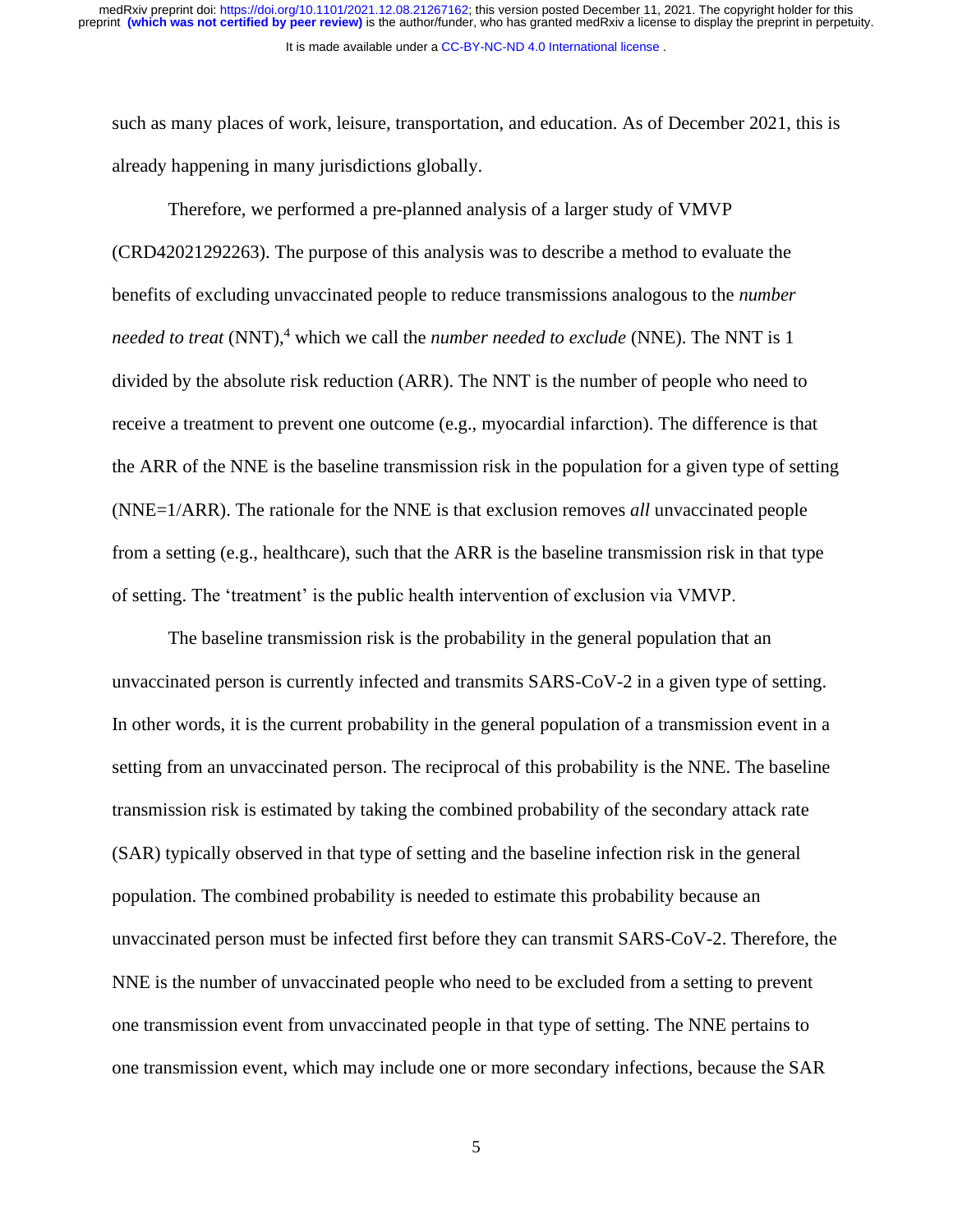is the infection risk among the contacts of the unvaccinated index case. The NNE concerns the direct transmission caused by the unvaccinated person, not subsequent generations of transmission.

The baseline infection risk is the current point-prevalence of infectious cases in the general population. The numerator is the total number of new and existing infectious cases, and the denominator is the population size. It is the 'baseline' risk because it is the current risk of getting infected with SARS-CoV-2 in a population. It is the estimated risk that an unvaccinated person gets infected. Point-prevalence is a more appropriate metric of baseline infection risk than incidence or period prevalence for three reasons. First, the population-level risk of getting infected depends not just on new infectious cases, but existing ones too. Second, while risk over time is important, people are primarily concerned about the risk of getting infected with SARS-CoV-2 *right now*, not, for example, over the last 3 months. Second, incidence depends on time at risk. Shorter periods will have a lower incidence than longer periods. There is no non-arbitrary way of defining the "correct" time at risk. Point-prevalence does not have this arbitrariness because it uses the current prevalence. Like the NNT, *time* is implicit in the NNE since it relates to the period over which the risk is measured. The NNE relates to the current risk because it is based on the current point-prevalence of infectious cases and thus the current baseline transmission risk. In practice, the risk would be over one day given how point-prevalence data is typically reported. Time is also incorporated into the NNE when one calculates the NNEs over time using changing baseline infection risks.

Critically, societies need to be mindful of the baseline infection risk because when it is low, baseline transmission risks are also low, which exponentially increases the NNE (Figure 1). Figure 1 shows that the transmission risk reduction gained from excluding unvaccinated people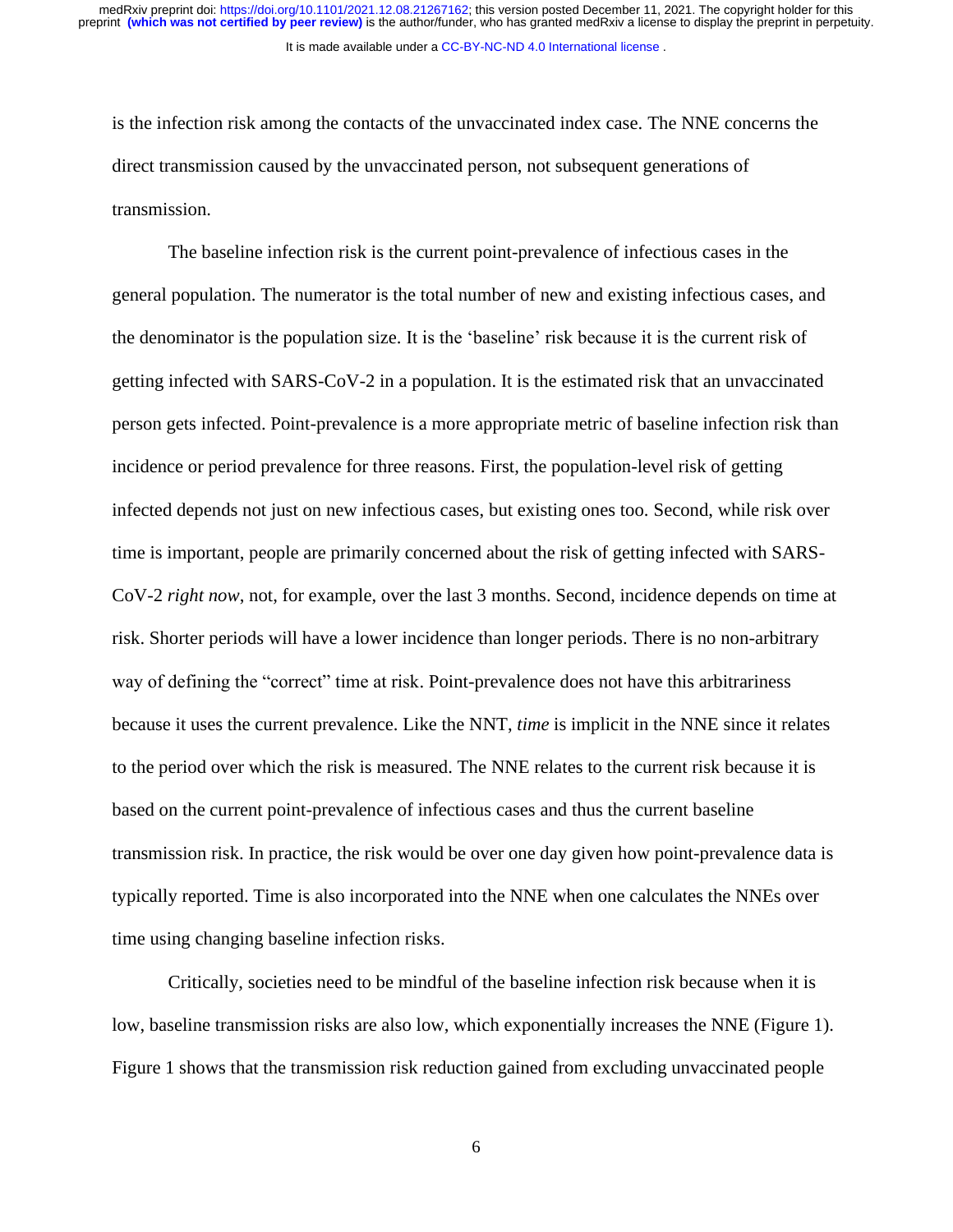It is made available under a [CC-BY-NC-ND 4.0 International license](http://creativecommons.org/licenses/by-nc-nd/4.0/) .

becomes negligible when baseline transmission risks are low, especially below 0.40% to 0.30%.

This is the range of the ARRs of acetylsalicylic acid (ASA) in primary prevention of cardiovascular disease (CVD) (NNTs  $\geq 250$  to 333).<sup>5-7</sup> Notably, ASA is not recommended for primary prevention in all adults because the negligible ARRs do not outweigh the risk of harm.<sup>7</sup> Similarly, the harms of exclusion via VMVP may outweigh the benefits when baseline infection risks are low.



**Figure 1.** Relationship between baseline transmission risk and the number needed to exclude (NNE). The number needed to treat (NNT) has the same scale as the NNE (NNT=1/ARR). The NNTs of other interventions are shown for comparison.<sup>3568-11</sup> The ARRs of the influenza and SARS-CoV-2 vaccines are for reducing the risk of infection. The ARR of the HPV vaccine is for preventing any cervical pre-cancer. ARR=absolute risk reduction. MI=myocardial infarction. HPV=human papillomavirus.

The NNE was calculated for six types of settings: (i) *households*, (ii) *social gatherings*

(e.g., meals, conversations, social gatherings with friends/family), (iii) *casual close contacts*

(e.g., public areas or buildings), (iv) *work or study places*, (v) *healthcare*, and (vi)

*travel/transportation*. The NNEs accounted for the transmissibility of the Delta (B.1.617.2)

variant because it currently predominates in most countries. The NNE can account for the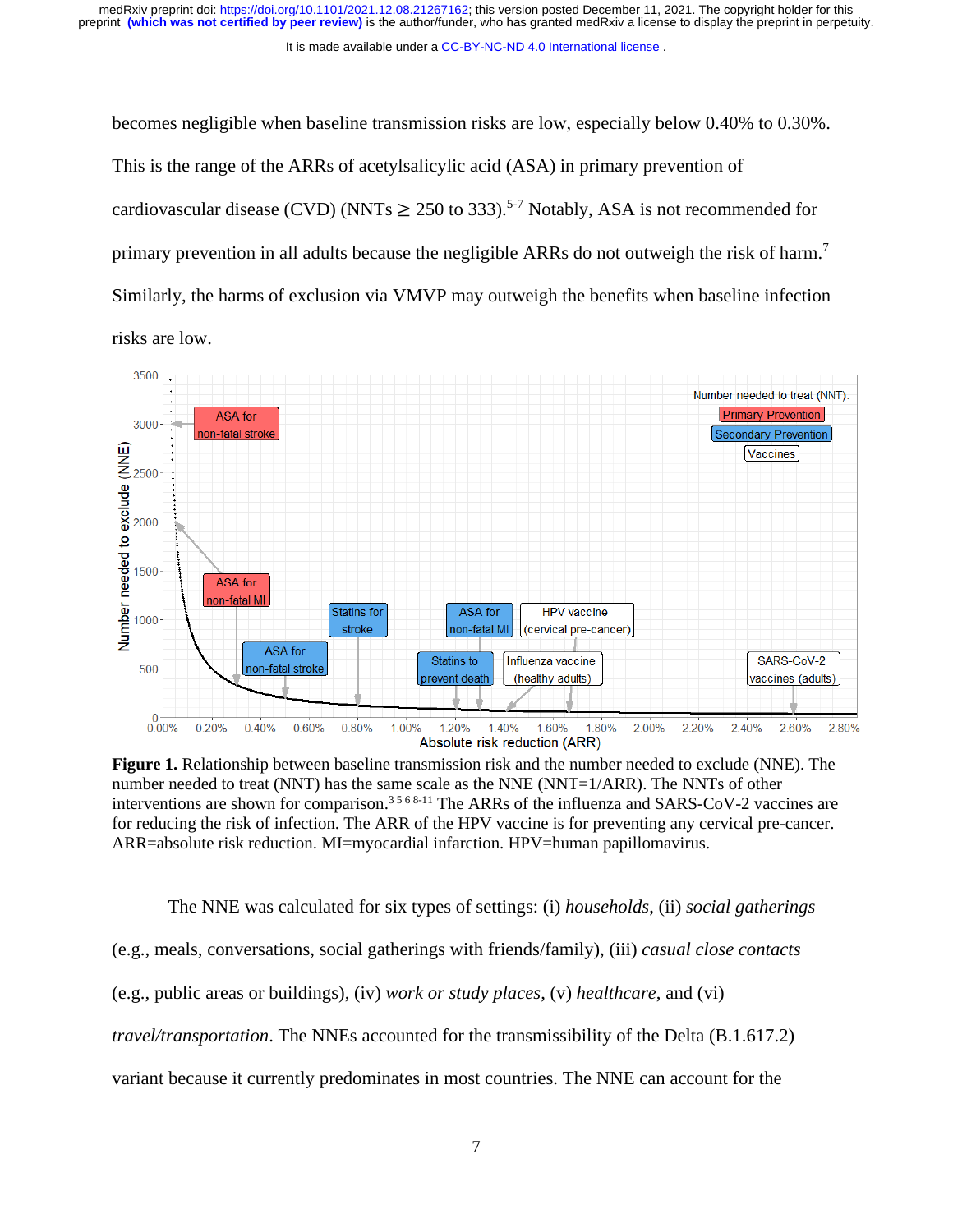increased transmissibility of future potentially dominant variants (e.g., Omicron, B.1.1.529). First, the NNEs for each type of setting were modeled as a function of simulated baseline infection risks (0.10% to 100%). Second, to assist societies and policymakers in their decisionmaking about excluding unvaccinated people via VMVP, the NNEs were calculated for each type of setting using the current (mid-to-end November 2021) baseline infection risk in many countries around the globe.

### **METHODS**

The NNE for the *i*th type of setting was modeled as follows:

$$
NNE_i = \frac{1}{ARR_i} = \frac{1}{(SAR_{W_i} \times CF_{Delta}) \times BIR}
$$

The ARR of excluding unvaccinated people from the *i*th setting is the baseline transmission risk for that type of setting. The baseline transmission risk is estimated by multiplying robust estimates of the wild-type SAR for the *i*th setting  $(SAR_{W_i})$  by a correction factor for the increased transmissibility of the Delta variant over the wild-type  $(CF_{Delta})$  and the baseline infection risk ( $BIR$ ) in the population.  $CF_{Delta}$  is necessary because our robust SARs were derived from meta-analyses of studies from 2020 when the wild-type form of SARS-CoV-2 predominated, whereas the Delta variant currently predominates in most counties. We needed to use the wild-type SARs because studies of the SARs of variants occurred during the vaccine period (2021), which would add a confounding factor to the model.  $CF_{Delta}$  was 1.97 in the model because a global analysis of effective reproduction numbers found that the Delta variant was 97% more transmissible than the wild-type.<sup>12</sup> The model can account for future potentially dominant variants (e.g., Omicron, B.1.1.529) as data emerges regarding its transmissibility over the wild-type by changing the value of CF. The corrected robust SARs ( $SAR_{W_i} \times CF_{Delta}$ ) must be multiplied by the *BIR* because SARs are the transmission risks *among infected people*, not the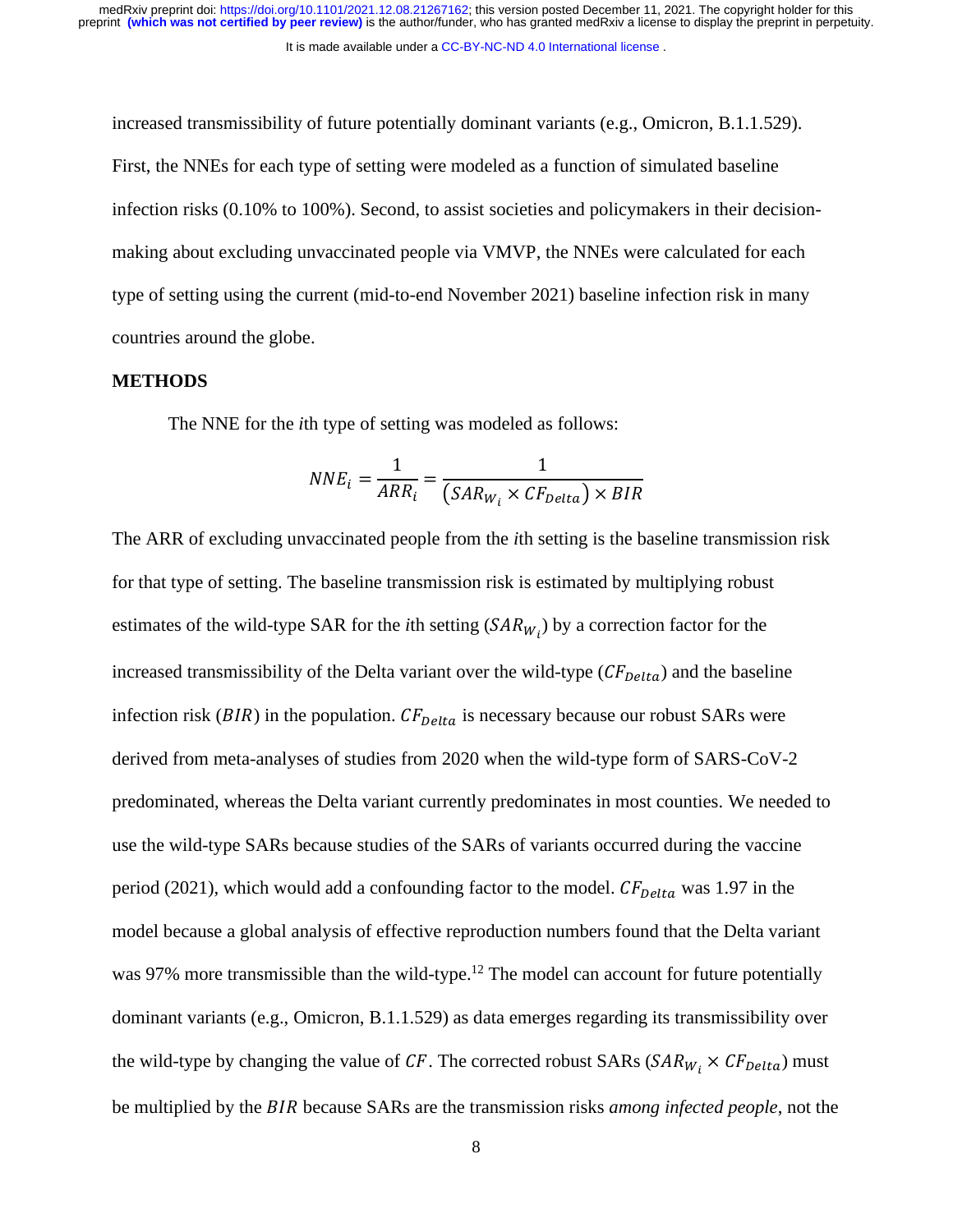general population. Estimating the transmission risk in the general population requires calculating the combined probability of infection and transmission because a person must be infected first before they can transmit SARS-CoV-2. To model how the NNE for the *i*th setting changes as a function of the baseline infection risk, we simulated values of  $BIR$  ranging from 0.10% to 100% and plotted the results.

Robust estimates of the wild-type SARs  $(SAR_{W_i})$  were obtained by calculating the mean and 95% confidence intervals (CIs) of meta-analytic estimates of the SARs for the six types of settings mentioned above. Social gatherings are high intensity contacts (e.g., gatherings of friends/family), whereas casual close contacts are lower intensity contacts (e.g., contact in a public area or building). The 95% CIs of the NNEs were calculated from the upper and lower limits of these robust SARs. To identify these meta-analyses, we searched PubMed from inception to November 26, 2021, with no language restrictions. We used the search terms "SARS-CoV-2" or "COVID-19" combined with "secondary attack\*" and "meta-analysis". Two authors (AP, BH) screened the titles/abstracts to determine potential eligibility. Full-texts of potentially eligible reports were retrieved and assessed to determine eligibility. Data were independently extracted. Disagreements at either the screening, full-text review, or data extraction stages were resolved through consensus between the two authors. Reports were included if they were a meta-analysis of pre-vaccine studies (2020) of SARs and estimated the SAR for at least one of the six types of settings. Meta-analyses of studies during the vaccine period (2021) were excluded to remove the confounding influence of vaccination on SARs. Random effect model data were extracted whenever possible. 13 citations were identified from the search. 1 meta-analysis<sup>13</sup> was identified in our pilot study.<sup>3</sup> The meta-analytic estimates of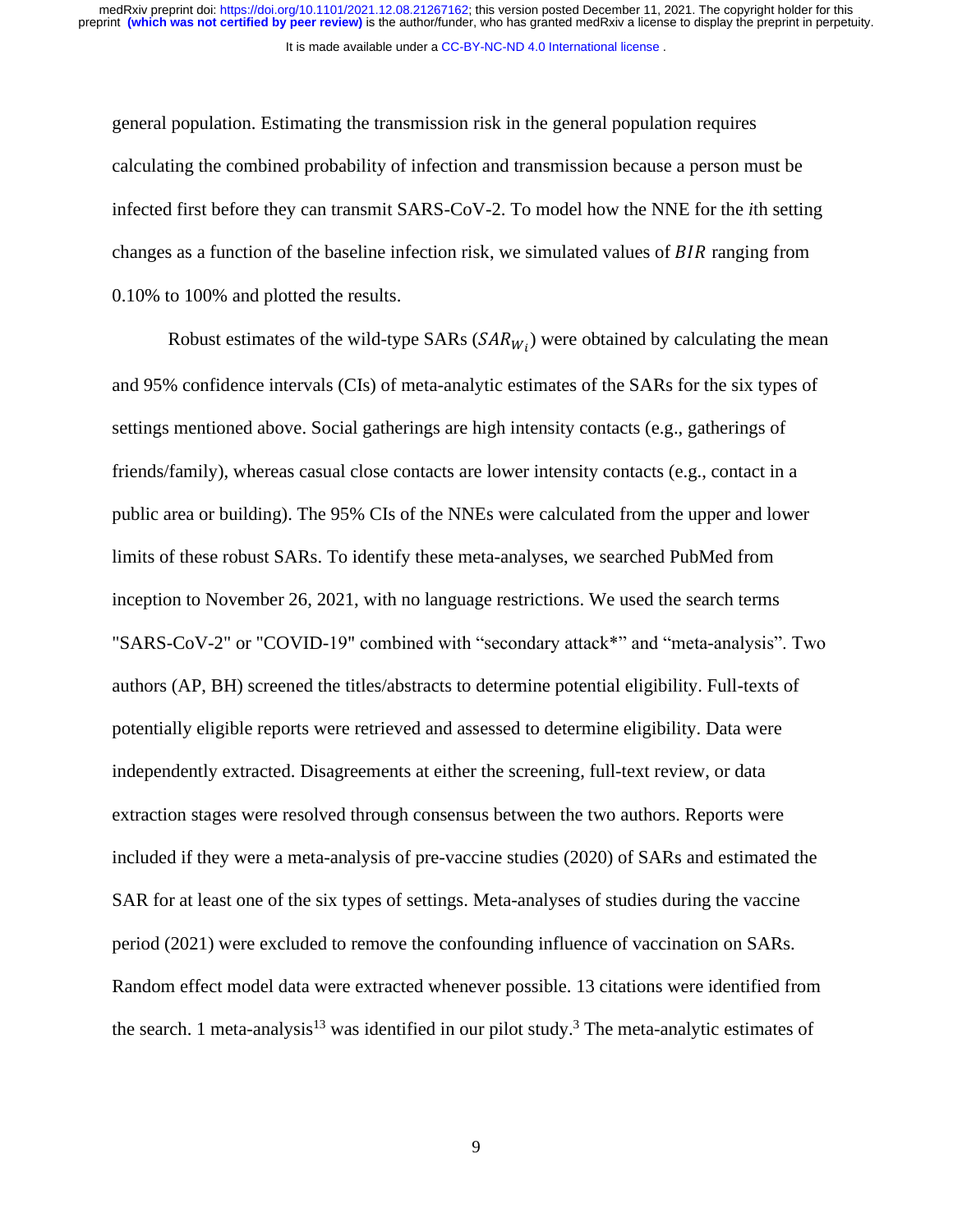It is made available under a [CC-BY-NC-ND 4.0 International license](http://creativecommons.org/licenses/by-nc-nd/4.0/) .

the SARs were extracted from the 7 meta-analyses meeting the inclusion criteria.<sup>13-19</sup> All analyses were conducted in R. 20

The NNE model makes four assumptions. First, we assume the Delta variant correction factor ( $CF_{Delta}=1.97$ ) is accurate. We checked this assumption by comparing the model predictions with the observed SARs of the Delta variant in other studies (see Results). Second, the model assumes the SARs for each setting type are relatively consistent because of systematic differences in the intensity of contact (proximity, duration of contact, use of precautions, e.g., masking). Lower contact intensity settings should have lower SARs than higher contact intensity settings. For instance, we assume that households will consistently have higher SARs than healthcare settings because the intensity of contact is higher, which is suggested by the fact that households are a major driver of SARS-CoV-2 transmissions.<sup>16</sup> We supported this assumption by utilizing meta-analytic estimates in order to arrive at robust estimates of the central tendency and distribution of SARs for each type of setting.

Third, the model assumes the baseline infection risk is relatively stable across individuals in a population. Given that there will inevitably be local variation in risk, we addressed this assumption by modeling a range of baseline infection risks from 0.10% to 100% and plotted the 95% CIs around the NNEs based on the 95% CIs of the corrected robust SARs. Similarly, we calculated the 95% CIs around the NNEs for each jurisdiction we examined (see below) using the 95% CI of the baseline infection risk in the jurisdiction.

Fourth, the model assumes (i) unvaccinated people have no natural immunity and (ii) the contacts of infected unvaccinated index cases have no vaccine or natural immunity. This is because the SARs were derived from the pre-vaccine period. It was not possible to know from the meta-analyses to what extent the studies included participants with a history of prior infection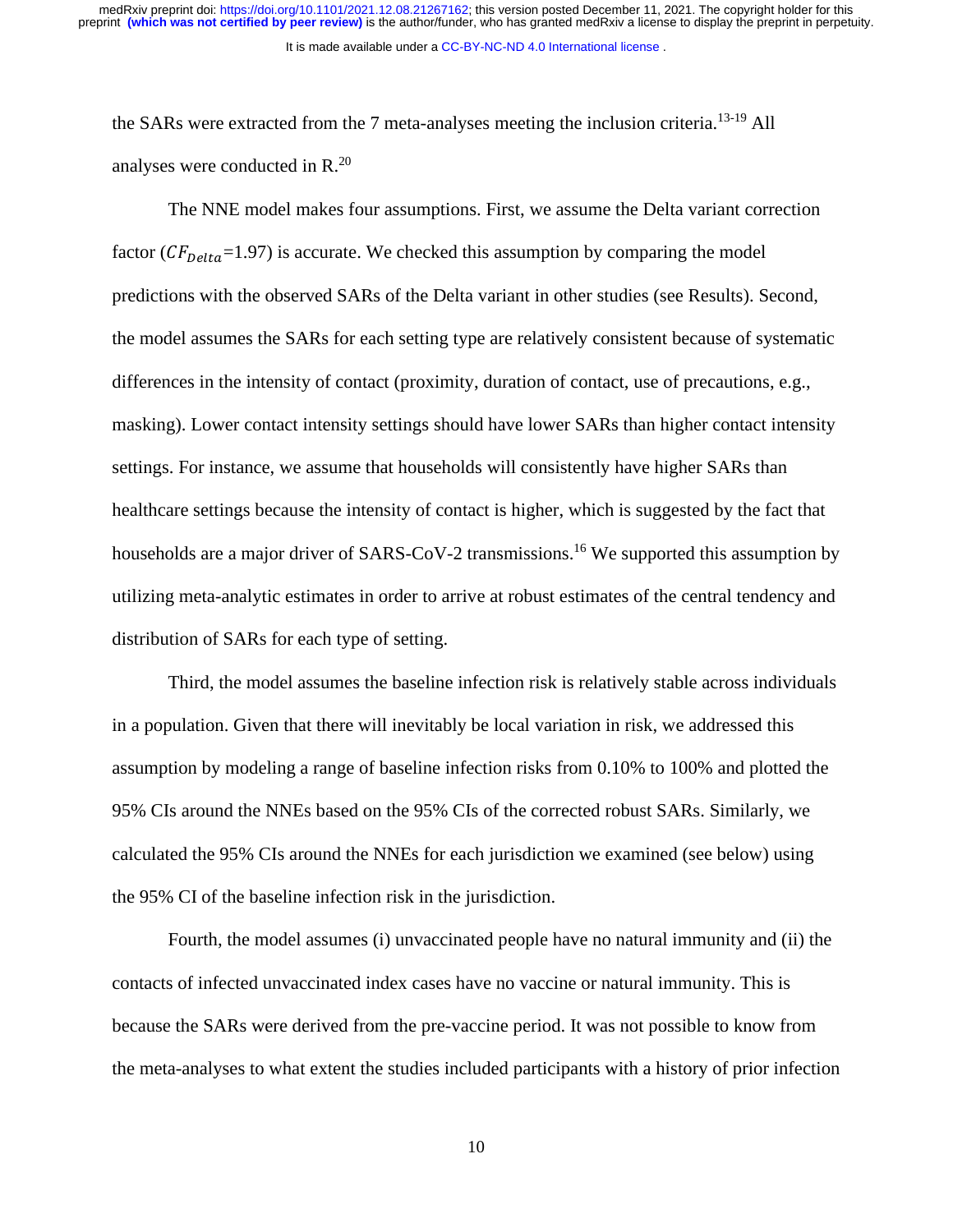It is made available under a [CC-BY-NC-ND 4.0 International license](http://creativecommons.org/licenses/by-nc-nd/4.0/) .

with SARS-CoV-2. However, it is reasonable to assume that the vast majority had no natural immunity in these studies. This is because a global meta-analysis of studies from 2020 estimated the median seroprevalence of SARS-CoV-2 antibodies in the general population across countries was 4.5% (IQR: 2.4%, 8.4%).<sup>21</sup> This is important because populations with higher levels of vaccine and/or natural immunity will have lower SARs and thus lower baseline transmission risks, regardless of the baseline infection risk in the population. Accordingly, higher levels of vaccine/natural immunity in a population will increase the NNE, independent of the current baseline infection risk. By assuming this, the corrected robust SARs ( $SAR_{W_i} \times CF_{Delta}$ ) are the worst-case scenario because they are higher than what would be predicted in a population with some level of vaccine/natural immunity. This is a strong conservative assumption since many jurisdictions already have high levels of vaccine/natural immunity (as of December 2021). Vaccine/natural immunity in a population will reduce the denominator of the NNE because they will reduce the value of  $SAR_{W_i}$ , which will reduce the baseline transmission risk, and thus increase the NNE. Therefore, the calculated NNEs likely represent the *minimum* number of unvaccinated people needed to exclude to prevent one SARS-CoV-2 transmission event in each type of setting.

Research supports this impact of vaccine/natural immunity on the baseline transmission risk in a population. A large Belgian study of the period of Alpha (B.1.1.7) predominance found that natural immunity had the same effectiveness  $(-50-60%)$  for reducing the SAR among unvaccinated close contacts as full vaccination with BNT162b2 and mRNA-1273.<sup>22</sup> It was also the same  $(-75-85%)$  for contacts with natural immunity vs. vaccine immunity who were exposed to unvaccinated index cases. A large Dutch study during the same period found that the relative risk reduction (RRR) is 65% when unvaccinated index cases had contact with fully vaccinated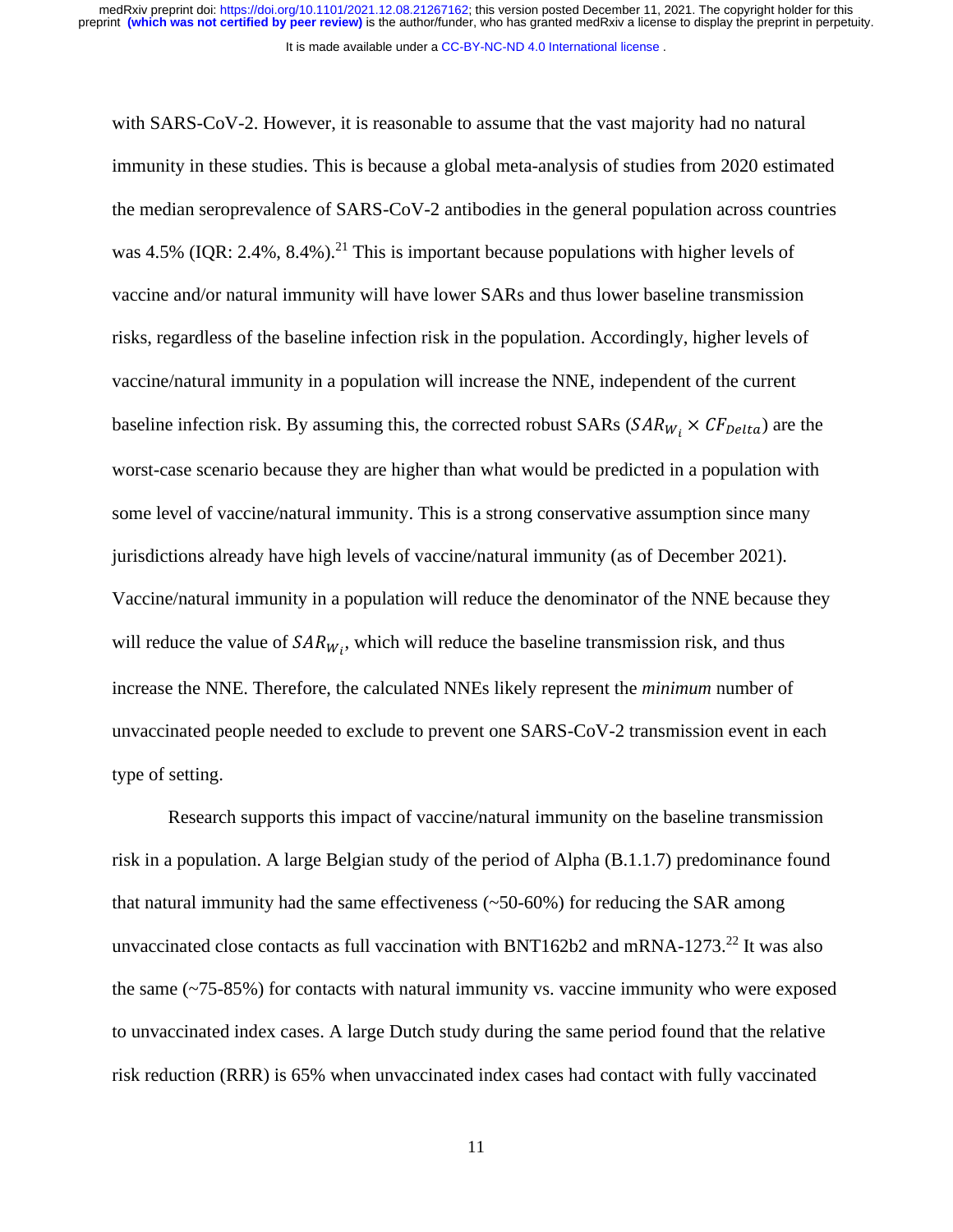medRxiv preprint doi: [https://doi.org/10.1101/2021.12.08.21267162;](https://doi.org/10.1101/2021.12.08.21267162) this version posted December 11, 2021. The copyright holder for this<br>preprint (which was not certified by peer review) is the author/funder, who has grante

It is made available under a [CC-BY-NC-ND 4.0 International license](http://creativecommons.org/licenses/by-nc-nd/4.0/) .

 $(SAR=11\%)$  vs. unvaccinated  $(SAR=31\%)$  household members.<sup>23</sup> In summary, this research shows that if an unvaccinated index case has natural immunity or their contacts have either vaccine or natural immunity, the SAR is reduced for the contacts of infected unvaccinated people. Therefore, vaccine/natural immunity in a population will reduce the baseline transmission risks in that population for any given setting, and thus increase the NNE.

One can incorporate the effect of vaccine/natural immunity into the NNE model by adding additional correction factors to the corrected robust SARs ( $SAR_{W_i} \times CF_{Delta}$ ). These correction factors can be estimated using the RRRs of vaccine/natural immunity on SARs in unvaccinated index cases and their contacts, each weighted by the proportion of the population fully vaccinated and with natural immunity. However, we opted not to do this for two reasons. First, we wanted to make as few assumptions as possible so that the model remained close to the data. Second, we wanted to produce conservative estimates of the NNEs for each setting.

The NNEs were also calculated using estimates of current baseline infection risks and their 95% CIs for a sample of countries across the globe. The same computations above were used, except the 95% CIs of the NNEs were calculated from the upper and lower limits of the baseline infection risks. Estimates of the current point-prevalence of infectious cases in these jurisdictions were taken from a global database [\(https://decision-support-tools.com/\)](https://decision-support-tools.com/) developed and regularly updated by Defence Research and Development Canada (DRDC), an agency of the Canadian Department of National Defence. Its estimation methods are detailed online. Australia had data on its six states, the Australian Capital Territory, and Northern Territory. China had data on its provinces, municipalities, and autonomous regions except Tibet. For both countries, these data were extracted and means were used to estimate national-level risks. No data for Sweden was available for the time point we extracted. Regional data for Canada and the United States of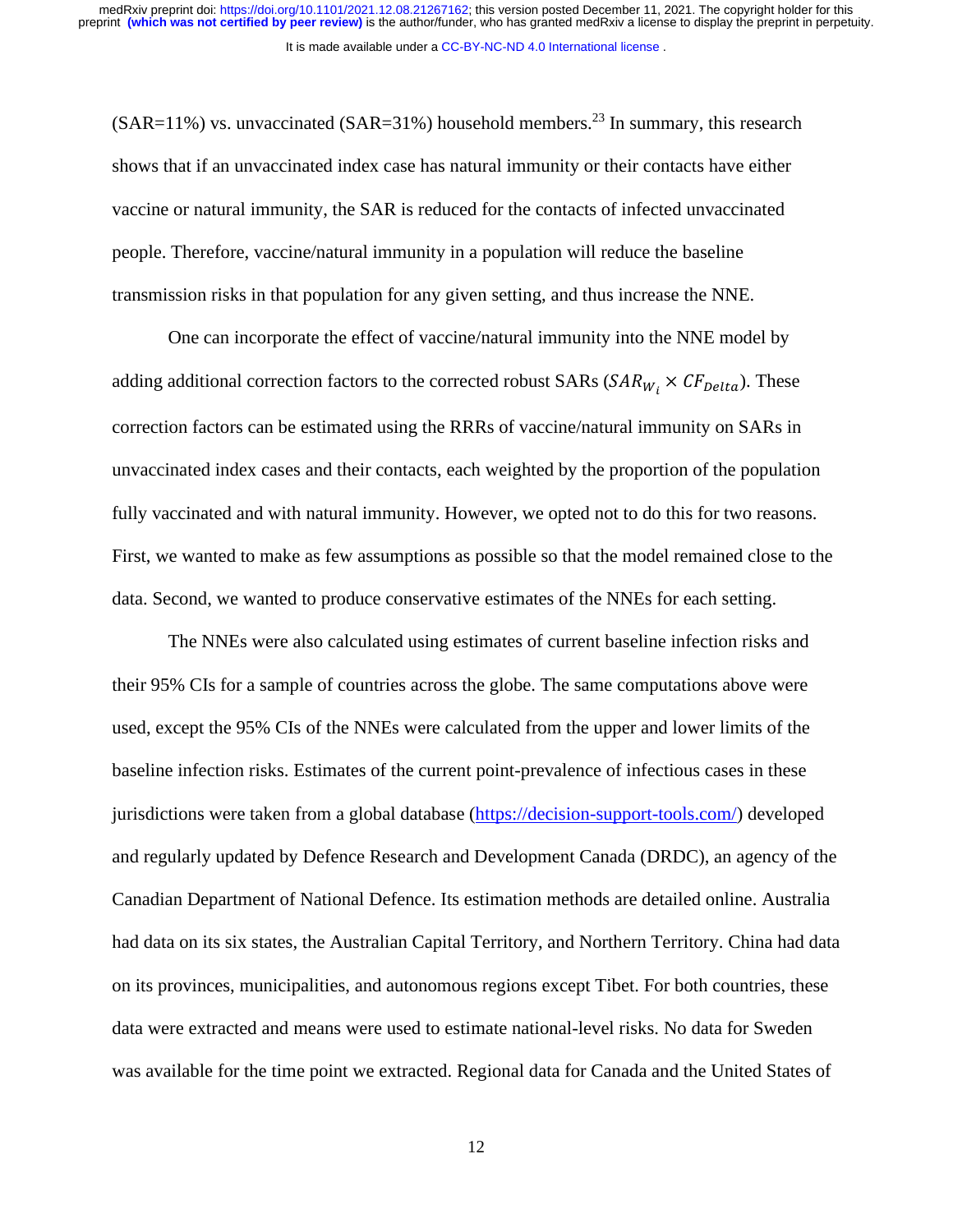It is made available under a [CC-BY-NC-ND 4.0 International license](http://creativecommons.org/licenses/by-nc-nd/4.0/) .

America (USA) were available, extracted, and means were used to estimate state/provincial-level and national-level risks. We extracted the most recent dataset posted online on November  $26<sup>th</sup>$ , 2021. 71% of the dataset was from November  $21^{st}$  to  $25^{th}$ , 2021, 29% were from November  $7^{th}$  to 11<sup>th</sup>, 2021. Thus, point-prevalence data were from mid-to-end November 2021.

#### **RESULTS**

Table 1 displays the wild-type vs. corrected robust SARs for each type of setting. The predicted household SAR for the Delta variant (32.59%, 95% CI: 27.04%, 38.14%) was 26% higher than the observed SARs pooled across recent studies of unvaccinated index cases infected with the Delta variant who had contact with primarily household members (25.90%, 95% CI: 19.02%,  $32.78\%$ ).<sup>24-26</sup> In other words, the Delta variant correction factor (1.97) based on the effective reproduction numbers was an accurate but conservative assumption because it increased the SARs more than what has been observed in the real-world. This additional conservative assumption of the model is another reason why the NNEs are likely the minimum NNEs.

| Table 1. Robust estimates of the secondary attack rates to model the NNE for each setting |                                                                                                                                                     |                                        |  |  |  |  |  |  |  |
|-------------------------------------------------------------------------------------------|-----------------------------------------------------------------------------------------------------------------------------------------------------|----------------------------------------|--|--|--|--|--|--|--|
| <b>Corrected robust SARs</b><br>(Delta variant:<br><b>Robust SARs</b>                     |                                                                                                                                                     |                                        |  |  |  |  |  |  |  |
| <b>Type of setting</b>                                                                    | (Wild-type: $SAR_{W_i}$ ) (95% CI)                                                                                                                  | $SAR_{W_i} \times CF_{Delta}$ (95% CI) |  |  |  |  |  |  |  |
| Households                                                                                | 16.54% (13.73%, 19.36%)                                                                                                                             | 32.59% (27.04%, 38.14%)                |  |  |  |  |  |  |  |
| Social gatherings                                                                         | 5.93% (5.87%, 6.00%)                                                                                                                                | 11.69% (11.56%, 11.82%)                |  |  |  |  |  |  |  |
| Casual close contacts                                                                     | 1.55% (0.86%, 2.24%)                                                                                                                                | $3.05\%$ $(1.70\%, 4.40\%)$            |  |  |  |  |  |  |  |
| Work/study places                                                                         | 1.47% (0.96%, 1.98%)                                                                                                                                | 2.89% (1.88%, 3.89%)                   |  |  |  |  |  |  |  |
| Healthcare                                                                                | $1.50\%$ (0.12\%, 2.88\%)                                                                                                                           | 2.96% (0.24%, 5.67%)                   |  |  |  |  |  |  |  |
| Travel/transportation                                                                     | $2.23\%$ (0.00%, 4.95%)                                                                                                                             | $4.40\%$ $(0.00\%, 9.75\%)$            |  |  |  |  |  |  |  |
|                                                                                           | $0.50$ at $0.50$ $\ldots$ $0.1$ $\ldots$ $1.1$ $\ldots$ $1.1$ $\ldots$ $1.1$ $\ldots$ $1.050$ $\ldots$ $0.1$ $\ldots$ $1.01$ $\ldots$ $1!$ $\ldots$ |                                        |  |  |  |  |  |  |  |

95% CI=95% confidence interval. Brackets are the 95% confidence intervals (lower limit, upper limit). SAR=secondary attack rate. NNE=number needed to exclude. Note, the CIs were widest for travel/transportation and because the lower limit crossed zero it was set to zero.  $CF_{\text{Delta}}=1.97$ . See Methods for details.

Figure 2 plots the NNEs for the six types of settings using simulated baseline infection risks. These NNEs can be interpreted in terms of the NNTs of ASA in primary prevention of CVD (Figure 1). NNEs within the range of the NNTs of ASA in primary prevention of CVD ( $\geq$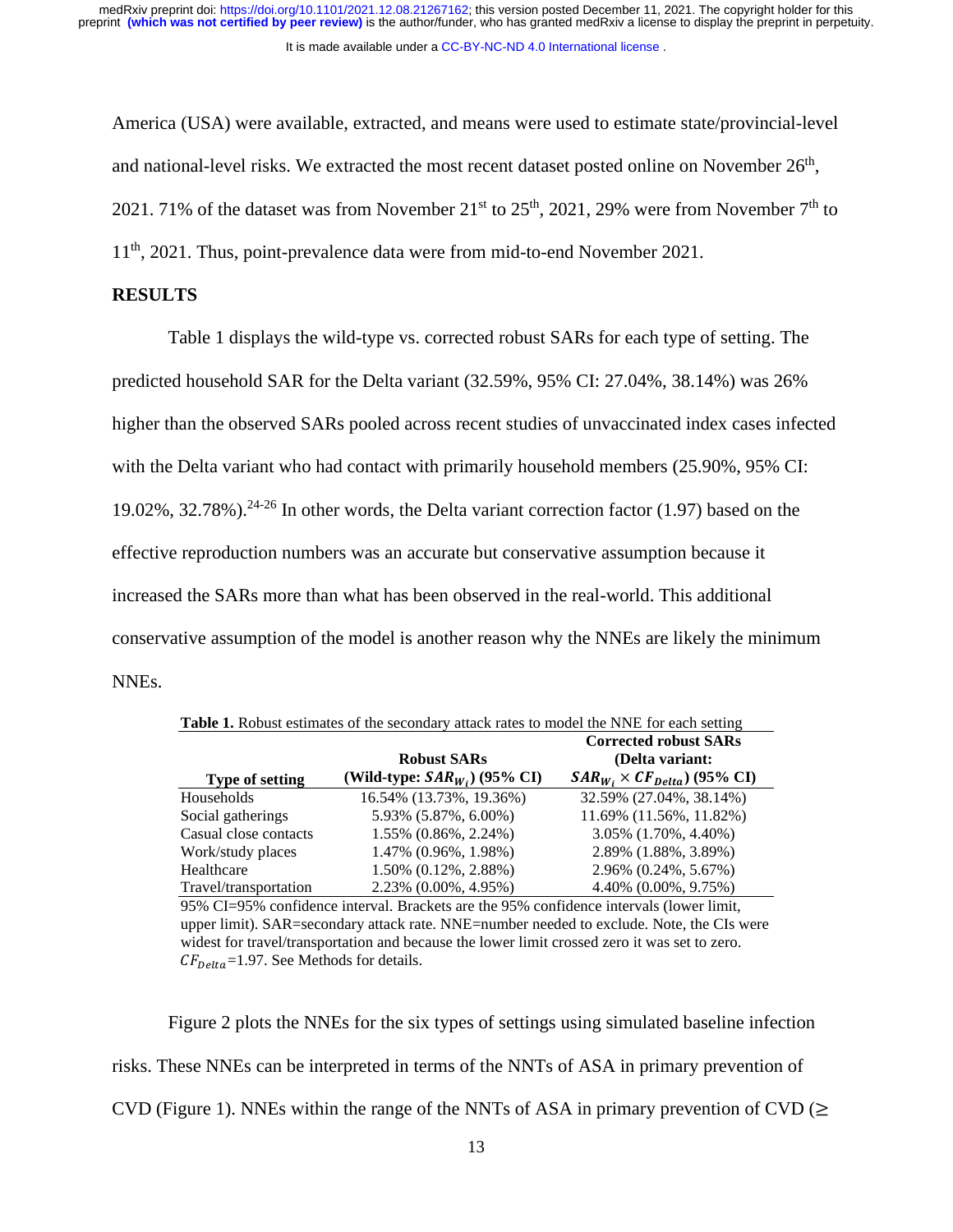It is made available under a [CC-BY-NC-ND 4.0 International license](http://creativecommons.org/licenses/by-nc-nd/4.0/) .

250 to 333) are considered 'high' because it means the benefits of excluding unvaccinated people to reduce transmission risks are negligible, much like the ARRs of ASA are negligible in preventing myocardial infarction and strokes in people with no history of CVD.<sup>5-7</sup> These negligible ARRs result in high NNTs and are the reason why ASA is not recommended for primary prevention of CVD in all adults since the benefits do not outweigh the risk of harm.<sup>7</sup> As seen in Figure 2, for household settings, NNEs start to become high when baseline infection risks are  $\leq$  1%. For social gatherings, NNEs start to become high when baseline infection risks are  $\leq$ 3%. For casual close contacts, work/study places, and healthcare settings, NNEs start to become high when baseline infection risks are  $\leq 10\%$ . For travel/transportation settings, NNEs start to become high when baseline infection risks are  $\leq 5{\text -}10\%$ . Figure 2 shows that when baseline infection risks are below 1%, baseline transmission risks become very small, such that thousands of unvaccinated people likely need to be excluded from most types of settings to prevent one SARS-CoV-2 transmission event. High NNEs mean that, when the current point-prevalence of infectious cases in the population is below these thresholds, unvaccinated people are likely *not* at significant risk – in absolute terms – of transmitting SARS-CoV-2 to others.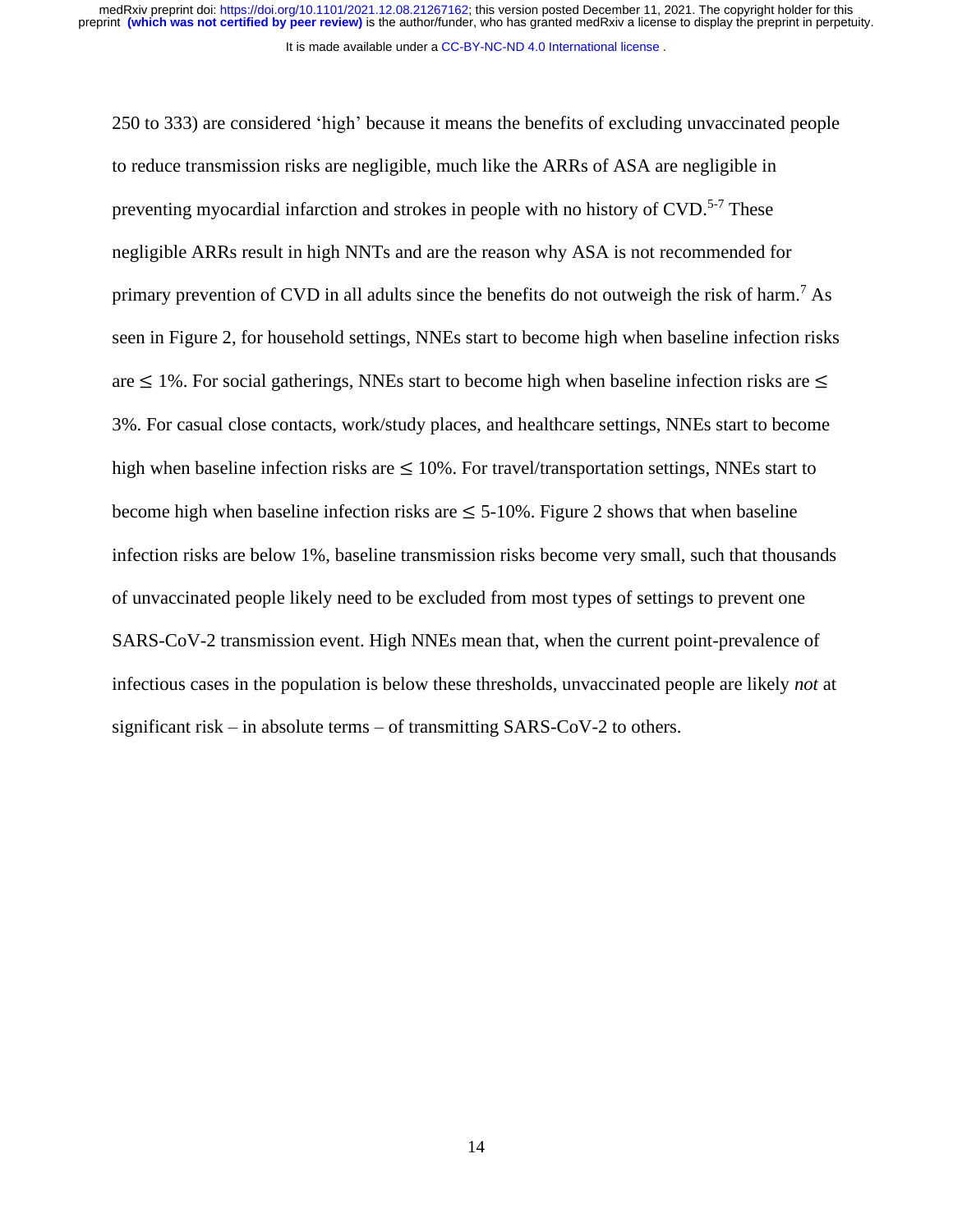

**Figure 2.** Modeling the number of unvaccinated people needed to exclude (NNE) from different types of settings to prevent one SARS-CoV-2 transmission event in that setting. The NNEs are plotted as a function of simulated baseline infection risks (0.10% to 100%) and corrected for the increased transmissibility of the Delta variant. To better visualize the NNEs at different baseline infection risks, each setting is plotted from 0.10% to 0.50%, 1% to 5%, and 0% to 100%.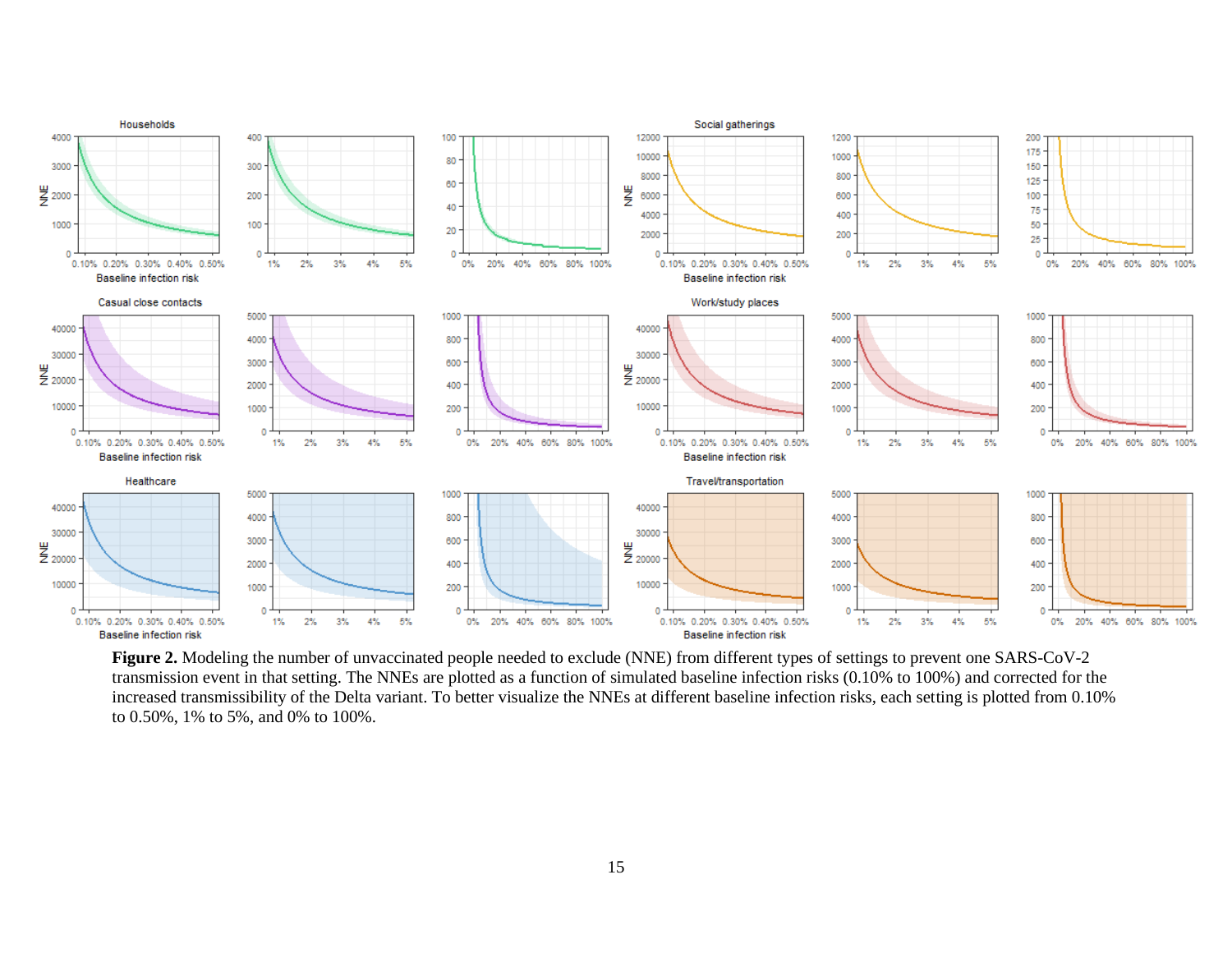medRxiv preprint doi: [https://doi.org/10.1101/2021.12.08.21267162;](https://doi.org/10.1101/2021.12.08.21267162) this version posted December 11, 2021. The copyright holder for this<br>preprint (which was not certified by peer review) is the author/funder, who has grante

It is made available under a [CC-BY-NC-ND 4.0 International license](http://creativecommons.org/licenses/by-nc-nd/4.0/) .

Table 2 displays the NNEs for many jurisdictions from the DRDC database estimates of the baseline infection risk as of mid-to-end November 2021. Many of these jurisdictions have implemented some form of VMVP resulting in the exclusion of unvaccinated people from different areas of these societies. NNEs are color-coded by the lower limit of the 95% CI: yellow  $(\geq 1,000 \text{ and } 10,000)$ , orange  $(\geq 10,000 \text{ and } 100,000)$ , red  $(\geq 100,000 \text{ and } 1,00,000)$ , and black ( $\geq 1,000,000$ ). NNEs  $\geq 1,000,000$  were truncated to  $\geq 1$ M. The NNEs of almost every jurisdiction and setting type are well within the range of the NNTs of ASA in primary prevention of CVD ( $\geq$  250 to 333). The NNEs suggest that at least 1,000 unvaccinated people likely need to be excluded to prevent one SARS-CoV-2 transmission event in most types of settings for many jurisdictions, notably Australia, California, Canada, China, France, Israel, and others. Given the conservative assumptions of the model, these are likely the minimum NNEs.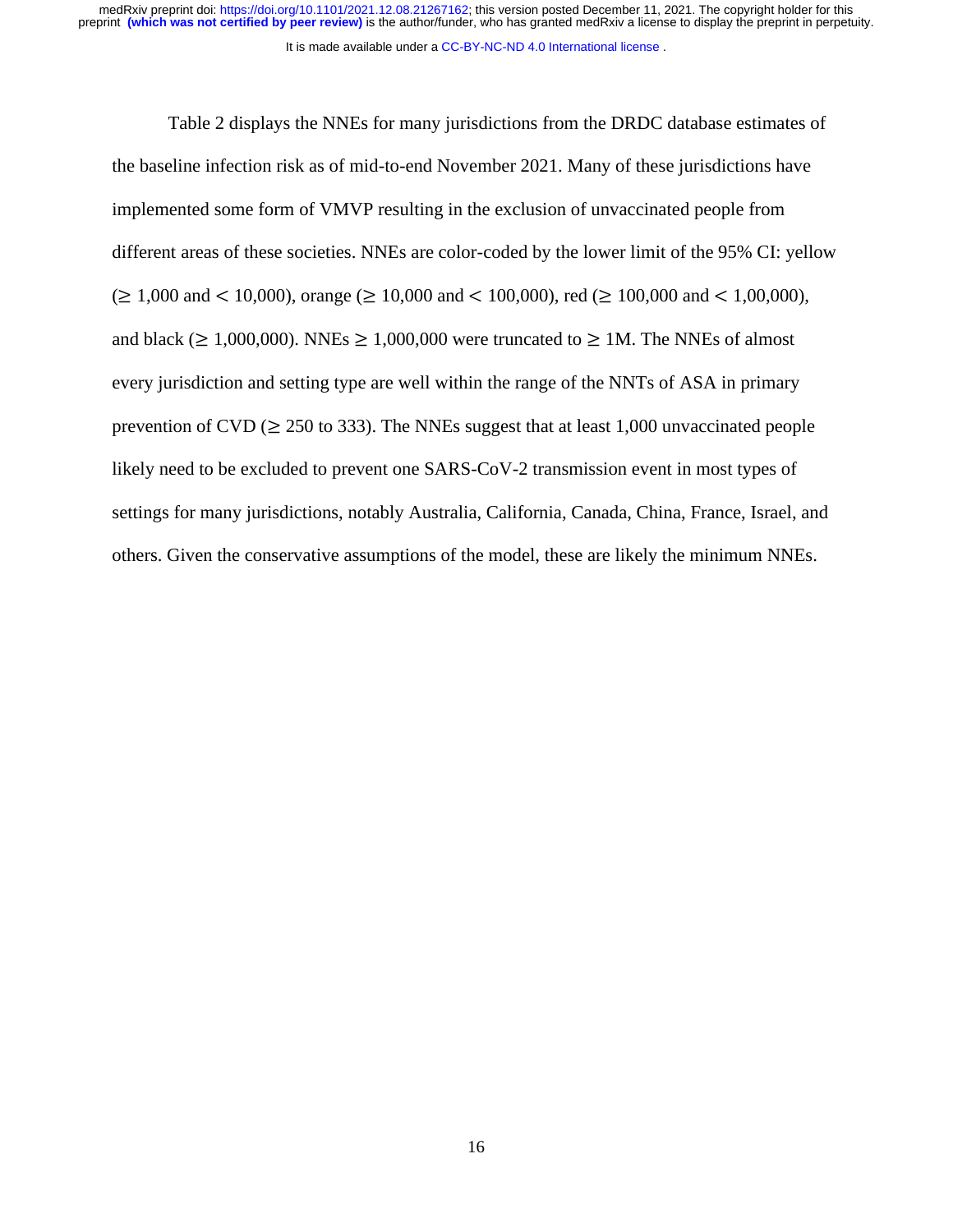|                              | able as choose commute of the humori of any accumule people needed to exclude $(1+iD)$ to prevent one brifted $\infty$ . $D$ transmission event<br>Estimated number of unvaccinated people needed to exclude (NNE)<br><b>Estimated baseline</b> |                                                                               |                      |                       |                                |                      |                      |  |  |
|------------------------------|-------------------------------------------------------------------------------------------------------------------------------------------------------------------------------------------------------------------------------------------------|-------------------------------------------------------------------------------|----------------------|-----------------------|--------------------------------|----------------------|----------------------|--|--|
|                              | infection risks as of mid-                                                                                                                                                                                                                      | to prevent one SARS-CoV-2 transmission event in each type of setting (95% CI) |                      |                       |                                |                      |                      |  |  |
|                              | to-end November 2021†                                                                                                                                                                                                                           |                                                                               |                      |                       |                                |                      | Travel/              |  |  |
| <b>Jurisdiction</b>          | $(95\% \text{ CI})$                                                                                                                                                                                                                             | Households                                                                    | Social gatherings    | Casual close contacts | Work/study places              | Healthcare           | transportation       |  |  |
| <b>Argentina</b>             | 0.0798%                                                                                                                                                                                                                                         | 3,843                                                                         | 10.716               | 41.019                | 43.349                         | 42,386               | 28,468               |  |  |
|                              | $(0.0663\%, 0.1091\%)$                                                                                                                                                                                                                          | (2,813, 4,626)                                                                | (7,842, 12,898)      | (30,019, 49,373)      | (31, 724, 52, 178)             | (31,019, 51,019)     | (20,834, 34,266)     |  |  |
| <b>Australia</b>             | 0.2391%                                                                                                                                                                                                                                         | 1,283                                                                         | 3,578                | 13.695                | 14.473                         | 14,151               | 9,504                |  |  |
|                              | $(0.135\%, 0.3425\%)$                                                                                                                                                                                                                           | (896, 2, 273)                                                                 | (2,498, 6,338)       | (9,562, 24,262)       | (10, 106, 25, 640)             | (9,881, 25,071)      | (6,637, 16,839)      |  |  |
| Australian Capital           | 0.2908%                                                                                                                                                                                                                                         | 1,055                                                                         | 2,942                | 11,262                | 11,901                         | 11,637               | 7,816                |  |  |
| <b>Territory</b>             | $(0.1495\%, 0.5032\%)$                                                                                                                                                                                                                          | (610, 2, 052)                                                                 | (1,700, 5,722)       | (6,508, 21,904)       | (6,878, 23,149)                | (6,725, 22,634)      | (4,517, 15,202)      |  |  |
| <b>New South Wales</b>       | 0.0903%                                                                                                                                                                                                                                         | 3,397                                                                         | 9,471                | 36,255                | 38,315                         | 37,464               | 25,162               |  |  |
|                              | $(0.0614\%, 0.1252\%)$                                                                                                                                                                                                                          | (2,450, 4,998)                                                                | (6,832, 13,934)      | (26, 153, 53, 341)    | (27,639, 56,371)               | (27,025, 55,119)     | (18, 151, 37, 020)   |  |  |
| Northern Territory           | 0.3234%                                                                                                                                                                                                                                         | 949                                                                           | 2,645                | 10,125                | 10,700                         | 10,463               | 7,027                |  |  |
|                              | $(0.1742\%, 0.6011\%)$                                                                                                                                                                                                                          | (510, 1,761)                                                                  | (1,423, 4,910)       | (5,448, 18,795)       | (5,757, 19,863)                | (5,629, 19,421)      | (3,781, 13,044)      |  |  |
| <i><u>Oueensland</u></i>     | 0.0003%                                                                                                                                                                                                                                         | $\geq$ 1M                                                                     | $\geq$ 1M            | $\geq$ 1M             | $\geq 1M$                      | $\geq$ 1M            | $\geq$ 1M            |  |  |
|                              | $(0.0001\%, 0.001\%)$                                                                                                                                                                                                                           | $(320, 491) \ge 1M$                                                           | $(893,569) \ge 1M$   | $(\geq 1M, \geq 1M)$  | $(\geq \overline{1M}) \geq 1M$ | $(\geq 1M, \geq 1M)$ | $(\geq 1M, \geq 1M)$ |  |  |
| South Australia              | 0.0002%                                                                                                                                                                                                                                         | $\geq$ 1M                                                                     | $\geq 1M$            | $\geq 1M$             | $\geq 1M$                      | $\geq 1M$            | $\geq 1M$            |  |  |
|                              | $(0.0001\%, 0.0005\%)$                                                                                                                                                                                                                          | $(606, 215, \geq 1M)$                                                         | $(\geq 1M, \geq 1M)$ | $(\geq 1M, \geq 1M)$  | $(\geq 1M, \geq 1M)$           | $(\geq 1M, \geq 1M)$ | $(\geq 1M, \geq 1M)$ |  |  |
| Tasmania                     | 0.0009%                                                                                                                                                                                                                                         | 337,842                                                                       | 941,943              | $\geq 1M$             | $\geq 1M$                      | $\geq 1M$            | $\geq 1M$            |  |  |
|                              | $(0.0003\%, 0.002\%)$                                                                                                                                                                                                                           | (157, 044, 902, 176)                                                          | $(437,857, \geq 1M)$ | $(\geq 1M, \geq 1M)$  | $(\geq 1M, \geq 1M)$           | $(\geq 1M, \geq 1M)$ | $(\geq 1M, \geq 1M)$ |  |  |
| Victoria                     | 1.2068%                                                                                                                                                                                                                                         | 254                                                                           | 709                  | 2.714                 | 2.868                          | 2.804                | 1.883                |  |  |
|                              | $(0.694\%, 1.5058\%)$                                                                                                                                                                                                                           | (204, 442)                                                                    | (568, 1, 233)        | (2,175, 4,719)        | (2,298, 4,987)                 | (2,247, 4,876)       | (1,509, 3,275)       |  |  |
| Western Australia            | 0.0004%                                                                                                                                                                                                                                         | 817,673                                                                       | $\geq$ 1M            | $\geq 1M$             | $\geq 1M$                      | $\geq 1M$            | $\geq 1M$            |  |  |
|                              | $(0.0002\%, 0.001\%)$                                                                                                                                                                                                                           | $(292,777) \ge 1M$                                                            | $(816,298, \geq 1M)$ | $(\geq 1M, \geq 1M)$  | $(\geq 1M, \geq 1M)$           | $(\geq 1M, \geq 1M)$ | $(\geq 1M, \geq 1M)$ |  |  |
| <b>Brazil</b>                | 0.458%                                                                                                                                                                                                                                          | 670                                                                           | 1,868                | 7,151                 | 7,557                          | 7,389                | 4,963                |  |  |
|                              | $(0.302\%, 0.7268\%)$                                                                                                                                                                                                                           | (422, 1, 016)                                                                 | (1, 177, 2, 833)     | (4,506, 10,846)       | (4,762, 11,462)                | (4,656, 11,207)      | (3, 127, 7, 527)     |  |  |
| Canada                       | 1.1221%                                                                                                                                                                                                                                         | 273                                                                           | 762                  | 2,919                 | 3,085                          | 3,016                | 2,026                |  |  |
|                              | $(0.7015\%, 1.7193\%)$                                                                                                                                                                                                                          | (178, 437)                                                                    | (498, 1,220)         | (1,905, 4,669)        | (2,013, 4,934)                 | (1,968, 4,824)       | (1,322, 3,240)       |  |  |
| Alberta                      | 0.6645%                                                                                                                                                                                                                                         | 462                                                                           | 1,288                | 4,929                 | 5,209                          | 5,093                | 3,421                |  |  |
|                              | $(0.356\%, 1.2135\%)$                                                                                                                                                                                                                           | (253, 862)                                                                    | (705, 2,403)         | (2,699, 9,200)        | (2,852, 9,722)                 | (2,789, 9,506)       | (1,873, 6,385)       |  |  |
| <b>British Columbia</b>      | 1.0978%                                                                                                                                                                                                                                         | 280                                                                           | 779                  | 2,983                 | 3,153                          | 3,083                | 2,070                |  |  |
|                              | $(0.7027\%, 1.5806\%)$                                                                                                                                                                                                                          | (194, 437)                                                                    | (541, 1, 217)        | (2,072, 4,660)        | (2,190, 4,925)                 | (2,141, 4,816)       | (1,438, 3,235)       |  |  |
| Manitoba                     | 2.2159%                                                                                                                                                                                                                                         | 138                                                                           | 386                  | 1,478                 | 1,562                          | 1,527                | 1,026                |  |  |
|                              | $(1.3999\%, 3.2252\%)$                                                                                                                                                                                                                          | (95, 219)                                                                     | (265, 611)           | (1,015, 2,339)        | (1,073, 2,472)                 | (1,049, 2,417)       | (705, 1,624)         |  |  |
| New Brunswick                | 1.2565%                                                                                                                                                                                                                                         | 244                                                                           | 681                  | 2,606                 | 2,755                          | 2,693                | 1,809                |  |  |
|                              | $(0.8438\%, 1.7817\%)$                                                                                                                                                                                                                          | (172, 364)                                                                    | (480, 1, 014)        | (1,838, 3,881)        | (1,943, 4,102)                 | (1,899, 4,011)       | (1,276, 2,694)       |  |  |
| Newfoundland and             | 0.034%                                                                                                                                                                                                                                          | 9,030                                                                         | 25,178               | 96,381                | 101,857                        | 99,593               | 66,891               |  |  |
| Labrador                     | $(0.0147\%, 0.0639\%)$                                                                                                                                                                                                                          | (4,804, 20,878)                                                               | (13,395,58,212)      | (51,275, 222,832)     | (54, 188, 235, 492)            | (52,984, 230,259)    | (35,586, 154, 652)   |  |  |
| <b>Northwest Territories</b> | 2.0711%                                                                                                                                                                                                                                         | 148                                                                           | 413                  | 1,581                 | 1,671                          | 1,634                | 1,097                |  |  |
|                              | $(1.0044\%, 3.4395\%)$                                                                                                                                                                                                                          | (89, 305)                                                                     | (249, 852)           | (952, 3,260)          | (1,006, 3,446)                 | (984, 3,369)         | (661, 2,263)         |  |  |
| Nova Scotia                  | 0.3008%                                                                                                                                                                                                                                         | 1,020                                                                         | 2,844                | 10,888                | 11,507                         | 11,251               | 7,557                |  |  |
|                              | $(0.1791\%, 0.4943\%)$                                                                                                                                                                                                                          | (621, 1, 714)                                                                 | (1,731, 4,778)       | (6,625, 18,290)       | (7,001, 19,329)                | (6,846, 18,899)      | (4,598, 12,694)      |  |  |

|  |  | <b>Table 2.</b> Global estimates of the number of unvaccinated people needed to exclude (NNE) to prevent one SARS-CoV-2 transmission event |
|--|--|--------------------------------------------------------------------------------------------------------------------------------------------|
|  |  |                                                                                                                                            |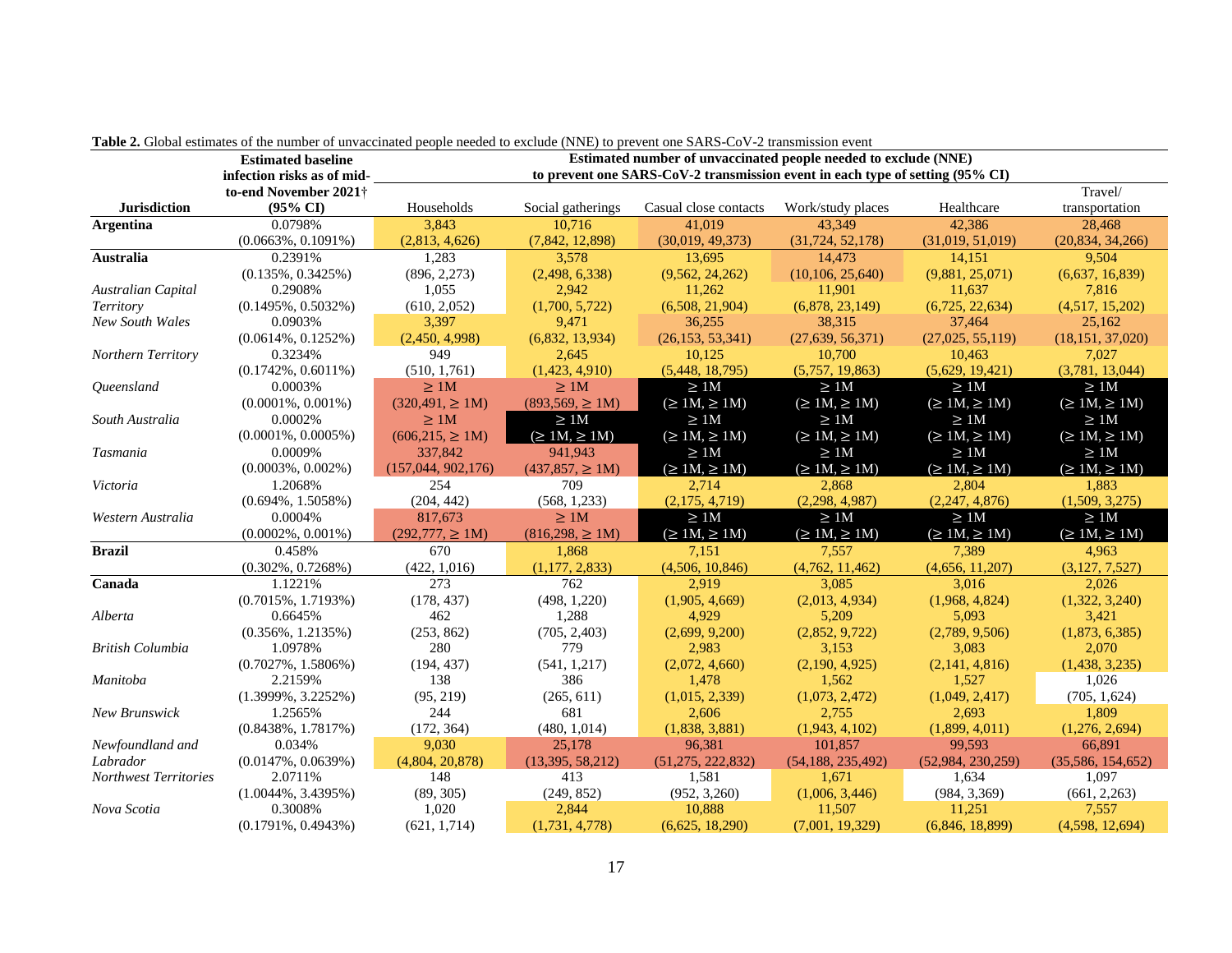| Nunavut               | 0.0000%                 | >1M                   | $\geq 1M$            | $\geq 1M$            | $\geq 1M$            | $\geq 1{\rm M}$      | $\geq 1{\rm M}$      |
|-----------------------|-------------------------|-----------------------|----------------------|----------------------|----------------------|----------------------|----------------------|
|                       | $(0.0000\%, 0.0011\%)$  | $(269, 662, \geq 1M)$ | $(751,850) \ge 1M$   | $(\geq 1M, \geq 1M)$ | $(\geq 1M, \geq 1M)$ | $(\geq 1M, \geq 1M)$ | $(\geq 1M, \geq 1M)$ |
| <i>Ontario</i>        | 0.9107%                 | 337                   | 939                  | 3,596                | 3.801                | 3.716                | 2.496                |
|                       | $(0.5362\%, 1.4796\%)$  | (207, 572)            | (578, 1, 595)        | (2,213, 6,107)       | (2,339, 6,454)       | (2,287, 6,311)       | (1,536, 4,239)       |
| Prince Edward Island  | 0.7575%                 | 405                   | 1,129                | 4,323                | 4,569                | 4,468                | 3,001                |
|                       | $(0.4458\%, 1.0521\%)$  | (292, 688)            | (813, 1, 919)        | (3, 113, 7, 346)     | (3,290, 7,764)       | (3,217, 7,591)       | (2,160, 5,099)       |
| <i><u>Ouebec</u></i>  | 1.611%                  | 190                   | 531                  | 2,033                | 2,148                | 2,101                | 1,411                |
|                       | $(1.0858\%, 2.3744\%)$  | (129, 283)            | (360, 788)           | (1,379, 3,016)       | (1,458, 3,187)       | (1,425, 3,117)       | (957, 2,093)         |
| Saskatchewan          | 0.6956%                 | 441                   | 1,230                | 4,708                | 4,976                | 4,865                | 3,268                |
|                       | $(0.3614\%, 1.1382\%)$  | (270, 849)            | (752, 2, 367)        | (2,877, 9,061)       | (3,041, 9,576)       | (2,973, 9,363)       | (1,997, 6,289)       |
| Yukon                 | 9.2998%                 | 33                    | 92                   | 352                  | 372                  | 364                  | 244                  |
|                       | $(6.5432\%, 13.4933\%)$ | (23, 47)              | (63, 131)            | (243, 501)           | (256, 529)           | (251, 517)           | (168, 347)           |
| China                 | 0.0002%                 | $\geq 1M$             | $\geq 1M$            | $\geq 1M$            | $\geq 1M$            | $\geq 1M$            | $\geq$ 1M            |
|                       | $(0.0001\%, 0.0005\%)$  | $(681, 427, \geq 1M)$ | $(\geq 1M, \geq 1M)$ | $(\geq 1M, \geq 1M)$ | $(\geq 1M, \geq 1M)$ | $(\geq 1M, \geq 1M)$ | $(\geq 1M, \geq 1M)$ |
| Anhui                 | 0.0000%                 | Inf                   | Inf                  | Inf                  | Inf                  | Inf                  | Inf                  |
|                       | $(0.0000\%, 0.0000\%)$  | (Inf, Inf)            | (Inf, Inf)           | (Inf, Inf)           | (Inf, Inf)           | (Inf, Inf)           | (Inf, Inf)           |
| <b>Beijing</b>        | 0.0001%                 | $\geq 1M$             | $\geq 1M$            | $\geq 1M$            | $\geq 1M$            | $\geq 1M$            | $\geq 1M$            |
|                       | $(0.0000\%, 0.0002\%)$  | $(\geq 1M, \geq 1M)$  | $(\geq 1M, \geq 1M)$ | $(\geq 1M, \geq 1M)$ | $(\geq 1M, \geq 1M)$ | $(\geq 1M, \geq 1M)$ | $(\geq 1M, \geq 1M)$ |
| Chongqing             | 0.0000%                 | $\geq$ 1M             | $\geq 1M$            | $\geq 1M$            | $\geq 1{\rm M}$      | $\geq 1M$            | $\geq 1M$            |
|                       | $(0.0000\%, 0.0000\%)$  | $(\geq 1M, \geq 1M)$  | $(\geq 1M, \geq 1M)$ | $(\geq 1M, \geq 1M)$ | $(\geq 1M, \geq 1M)$ | $(\geq 1M, \geq 1M)$ | $(\geq 1M, \geq 1M)$ |
| Fujian                | 0.0000%                 | $\geq 1{\rm M}$       | $\geq 1M$            | $\geq 1M$            | $\geq 1{\rm M}$      | $\geq 1{\rm M}$      | $\geq 1{\rm M}$      |
|                       | $(0.0000\%, 0.0000\%)$  | $(\geq 1M, \geq 1M)$  | $(\geq 1M, \geq 1M)$ | $(\geq 1M, \geq 1M)$ | $(\geq 1M, \geq 1M)$ | $(\geq 1M, \geq 1M)$ | $(\geq 1M, \geq 1M)$ |
| Gansu                 | 0.0000%                 | $\geq$ 1M             | $\geq$ 1M            | $\geq 1M$            | $\geq$ 1M            | $\geq 1M$            | $\geq 1M$            |
|                       | $(0.0000\%, 0.0000\%)$  | $(\geq 1M, \geq 1M)$  | $(\geq 1M, \geq 1M)$ | $(\geq 1M, \geq 1M)$ | $(\geq 1M, \geq 1M)$ | $(\geq 1M, \geq 1M)$ | $(\geq 1M, \geq 1M)$ |
| Guangdong             | 0.0001%                 | $\geq$ 1M             | $\geq$ 1M            | $\geq 1M$            | $\geq 1{\rm M}$      | $\geq 1M$            | $\geq 1M$            |
|                       | $(0.0000\%, 0.0001\%)$  | $(\geq 1M, \geq 1M)$  | $(\geq 1M, \geq 1M)$ | $(\geq 1M, \geq 1M)$ | $(\geq 1M, \geq 1M)$ | $(\geq 1M, \geq 1M)$ | $(\geq 1M, \geq 1M)$ |
| Guangxi               | 0.0005%                 | 676.130               | $\geq 1M$            | $\geq 1M$            | $\geq 1M$            | $\geq 1M$            | $\geq$ 1M            |
|                       | $(0.0003\%, 0.0008\%)$  | $(391, 913, \geq 1)$  | $(\geq 1M, \geq 1M)$ | $(\geq 1M, \geq 1M)$ | $(\geq 1M, \geq 1M)$ | $(\geq 1M, \geq 1M)$ | $(\geq 1M, \geq 1M)$ |
| Guizhou               | 0.0000%                 | $\geq 1M$             | $\geq 1M$            | $\geq 1M$            | $\geq 1M$            | $\geq 1M$            | $\geq$ 1M            |
|                       | $(0.0000\%, 0.0000\%)$  | $(\geq 1M, \geq 1M)$  | $(\geq 1M, \geq 1M)$ | $(\geq 1M, \geq 1M)$ | $(\geq 1M, \geq 1M)$ | $(\geq 1M, \geq 1M)$ | $(\geq 1M, \geq 1M)$ |
| Hainan                | 0.0000%                 | Inf                   | Inf                  | Inf                  | Inf                  | Inf                  | Inf                  |
|                       | $(0.0000\%, 0.0000\%)$  | $(\geq 1M, Inf)$      | $(\geq 1M, Inf)$     | $(\geq 1M, Inf)$     | $(\geq 1M, Inf)$     | $(\geq 1M, Inf)$     | $(\geq 1M, Inf)$     |
| Hebei                 | 0.0000%                 | $\geq$ 1M             | $\geq 1M$            | $\geq 1{\rm M}$      | $\geq 1{\rm M}$      | $\geq 1M$            | $\geq 1{\rm M}$      |
|                       | $(0.0000\%, 0.0001\%)$  | $(\geq 1M, \geq 1M)$  | $(\geq 1M, \geq 1M)$ | $(\geq 1M, \geq 1M)$ | $(\geq 1M, \geq 1M)$ | $(\geq 1M, \geq 1M)$ | $(\geq 1M, \geq 1M)$ |
| Heilongjiang          | 0.0004%                 | 726,439               | $\geq 1{\rm M}$      | $\geq 1M$            | $\geq 1{\rm M}$      | $\geq$ 1M            | $\geq 1M$            |
|                       | $(0.0002\%, 0.0007\%)$  | $(433,358, \geq 1M)$  | $(\geq 1M, \geq 1M)$ | $(\geq 1M, \geq 1M)$ | $(\geq 1M, \geq 1M)$ | $(\geq 1M, \geq 1M)$ | $(\geq 1M, \geq 1M)$ |
| Henan                 | 0.0003%                 | 969,289               | $\geq 1M$            | $\geq$ 1M            | $\geq 1M$            | $\geq 1M$            | $\geq 1M$            |
|                       | $(0.0002\%, 0.0005\%)$  | $(612, 532) \ge 1M$   | $(\geq 1M, \geq 1M)$ | $(\geq 1M, \geq 1M)$ | $(\geq 1M, \geq 1M)$ | $(\geq 1M, \geq 1M)$ | $(\geq 1M, \geq 1M)$ |
| Hubei                 | 0.0000%                 | $\geq$ 1M             | $\geq$ 1M            | $\geq 1M$            | $\geq 1{\rm M}$      | $\geq 1M$            | $\geq 1{\rm M}$      |
|                       | $(0.0000\%, 0.0000\%)$  | $(\geq 1M, \geq 1M)$  | $(\geq 1M, \geq 1M)$ | $(\geq 1M, \geq 1M)$ | $(\geq 1M, \geq 1M)$ | $(\geq 1M, \geq 1M)$ | $(\geq 1M, \geq 1M)$ |
| Hunan                 | 0.0000%                 | $\geq 1M$             | $\geq 1M$            | $\geq 1M$            | $\geq 1M$            | $\geq 1M$            | $\geq 1{\rm M}$      |
|                       | $(0.0000\%, 0.0000\%)$  | $(\geq 1M, \geq 1M)$  | $(\geq 1M, \geq 1M)$ | $(\geq 1M, \geq 1M)$ | $(\geq 1M, \geq 1M)$ | $(\geq 1M, \geq 1M)$ | $(\geq 1M, \geq 1M)$ |
| <b>Inner Mongolia</b> | 0.0000%                 | $\geq$ 1M             | $\geq 1M$            | $\geq$ 1M            | $\geq$ 1M            | $\geq$ 1M            | $\geq$ 1M            |
|                       | $(0.0000\%, 0.0002\%)$  | $(\geq 1M, \geq 1M)$  | $(\geq 1M, \geq 1M)$ | $(\geq 1M, \geq 1M)$ | $(\geq 1M, \geq 1M)$ | $(\geq 1M, \geq 1M)$ | $(\geq 1M, \geq 1M)$ |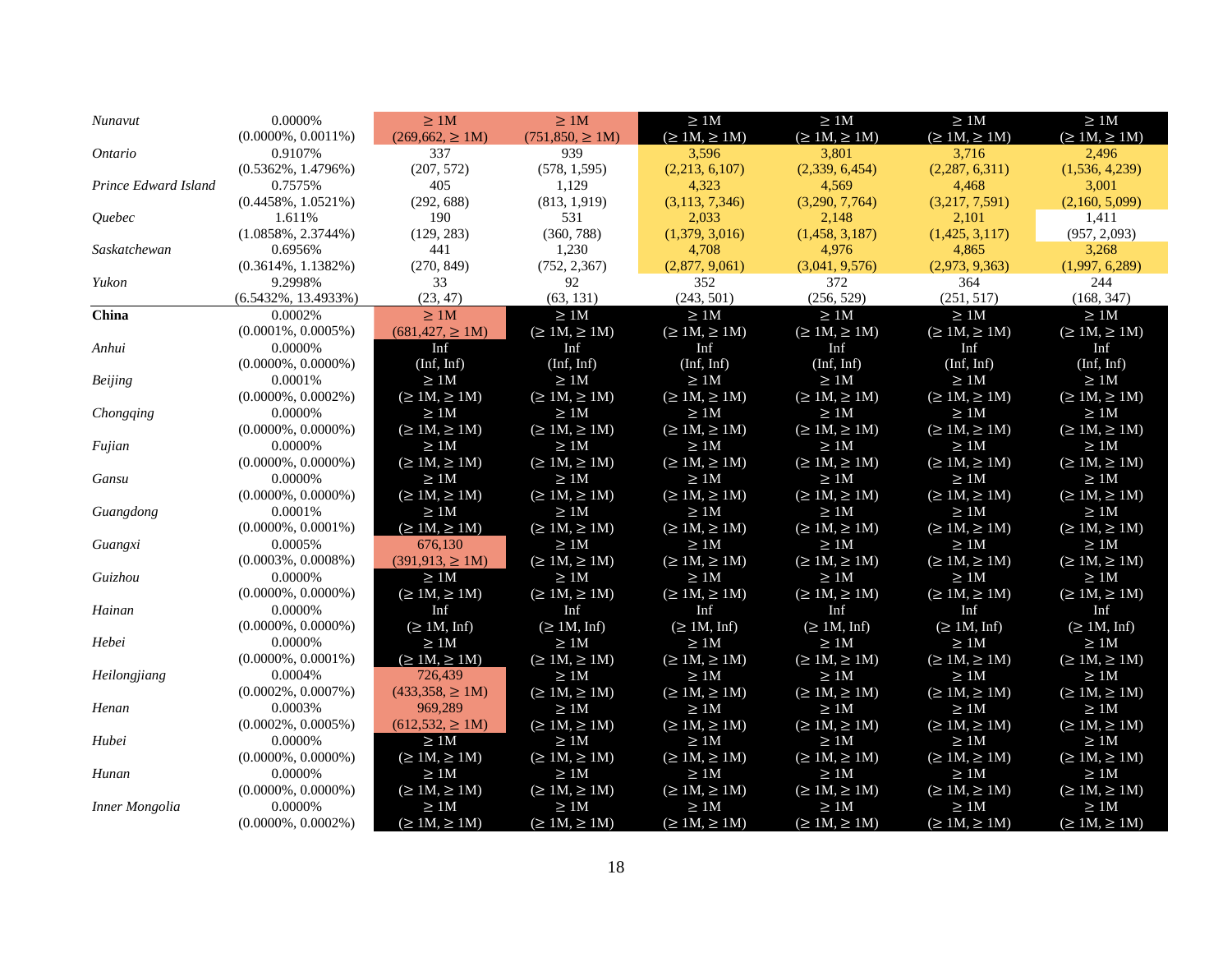| Jiangsu               | 0.0006%                           | 550,222              | $\geq$ 1M             | $\geq 1{\rm M}$         | $\geq 1{\rm M}$         | $\geq 1M$            | $\geq 1{\rm M}$       |
|-----------------------|-----------------------------------|----------------------|-----------------------|-------------------------|-------------------------|----------------------|-----------------------|
|                       | $(0.0004\%, 0.0011\%)$            | (267, 476, 848, 138) | $(745, 755, \geq 1M)$ | $(\geq 1M, \geq 1M)$    | $(\geq 1M, \geq 1M)$    | $(\geq 1M, \geq 1M)$ | $(\geq 1M, \geq 1M)$  |
| Jiangxi               | 0.0000%                           | $\geq 1M$            | >1M                   | $\geq 1M$               | $\geq 1{\rm M}$         | $\geq 1{\rm M}$      | $\geq$ 1M             |
|                       | $(0.0000\%, 0.0000\%)$            | $(\geq 1M, \geq 1M)$ | $(\geq 1M, \geq 1M)$  | $(\geq 1M, \geq 1M)$    | $(\geq 1M, \geq 1M)$    | $(\geq 1M, \geq 1M)$ | $(\geq 1M, \geq 1M)$  |
| $Jilin$               | 0.0000%                           | $\geq$ 1M            | $\geq 1M$             | $\geq 1M$               | $\geq 1M$               | $\geq$ 1M            | $\geq 1M$             |
|                       | $(0.0000\%, 0.0000\%)$            | $(\geq 1M, \geq 1M)$ | $(\geq 1M, \geq 1M)$  | $(\geq 1M, \geq 1M)$    | $(\geq 1M, \geq 1M)$    | $(\geq 1M, \geq 1M)$ | $(\geq 1M, \geq 1M)$  |
| Liaoning              | 0.0016%                           | 189,757              | 529,065               | $\geq 1M$               | $\geq 1M$               | $\geq 1M$            | $\geq 1M$             |
|                       | $(0.0008\%, 0.0028\%)$            | (111, 558, 395, 974) | $(311,038, \geq 1M)$  | $(\geq 1M, \geq 1M)$    | $(\geq 1M, \geq 1M)$    | $(\geq 1M, \geq 1M)$ | $(826,341, \geq 1M)$  |
| Ningxia               | 0.0000%                           | $\geq 1M$            | $\geq 1M$             | $\geq 1M$               | $\geq 1M$               | $\geq 1M$            | $\geq$ 1M             |
|                       | $(0.0000\%, 0.0001\%)$            | $(\geq 1M, \geq 1M)$ | $(\geq 1M, \geq 1M)$  | $(\geq 1M, \geq 1M)$    | $(\geq 1M, \geq 1M)$    | $(\geq 1M, \geq 1M)$ | $(\geq 1M, \geq 1M)$  |
| Qinghai               | 0.0000%                           | $\geq 1M$            | $\geq 1M$             | $\geq 1M$               | $\geq 1M$               | $\geq$ 1M            | $\geq$ 1M             |
|                       | $(0.0000\%, 0.0001\%)$            | $(\geq 1M, \geq 1M)$ | $(\geq 1M, \geq 1M)$  | $(\geq 1M, \geq 1M)$    | $(\geq 1M, \geq 1M)$    | $(\geq 1M, \geq 1M)$ | $(\geq 1M, \geq 1M)$  |
| Shaanxi               | 0.0000%                           | $\geq 1M$            | $\geq 1M$             | $\geq 1M$               | $\geq 1M$               | $\geq 1M$            | $\geq$ 1M             |
|                       | $(0.0000\%, 0.0001\%)$            | $(\geq 1M, \geq 1M)$ | $(\geq 1M, \geq 1M)$  | $(\geq 1M, \geq 1M)$    | $(\geq 1M, \geq 1M)$    | $(\geq 1M, \geq 1M)$ | $(\geq 1M, \geq 1M)$  |
| <b>Shandong</b>       | 0.0001%                           | $\geq 1M$            | $\geq 1M$             | $\geq 1M$               | $\geq$ 1M               | $\geq 1M$            | $\geq 1M$             |
|                       | $(0.0001\%, 0.0002\%)$            | $(\geq 1M, \geq 1M)$ | $(\geq 1M, \geq 1M)$  | $(\geq 1M, \geq 1M)$    | $(\geq 1M, \geq 1M)$    | $(\geq 1M, \geq 1M)$ | $(\geq 1M, \geq 1M)$  |
| Shanghai              | 0.0009%                           | 353,414              | 985,361               | $\geq 1{\rm M}$         | $\geq 1{\rm M}$         | $\geq 1{\rm M}$      | $\geq 1{\rm M}$       |
|                       | $(0.0005\%, 0.0014\%)$            | (217, 455, 664, 360) | $(606,290, \geq 1M)$  | $(\geq 1M, \geq 1M)$    | $(\geq 1M, \geq 1M)$    | $(\geq 1M, \geq 1M)$ | $(\geq 1M, \geq 1M)$  |
| Shanxi                | 0.0000%                           | $\geq 1M$            | $\geq 1{\rm M}$       | $\geq 1{\rm M}$         | $\geq 1{\rm M}$         | $\geq 1{\rm M}$      | $\geq 1{\rm M}$       |
|                       | $(0.0000\%, 0.0000\%)$            | $(\geq 1M, \geq 1M)$ | $(\geq 1M, \geq 1M)$  | $(\geq 1M, \geq 1M)$    | $(\geq 1M, \geq 1M)$    | $(\geq 1M, \geq 1M)$ | $(\geq 1M, \geq 1M)$  |
| Sichuan               | 0.0001%                           | $\geq 1{\rm M}$      | $\geq 1{\rm M}$       | $\geq 1M$               | $\geq 1{\rm M}$         | $\geq 1{\rm M}$      | $\geq$ 1M             |
|                       | $(0.0000\%, 0.0002\%)$            | $(\geq 1M, \geq 1M)$ | $(\geq 1M, \geq 1M)$  | $(\geq 1M, \geq 1M)$    | $(\geq 1M, \geq 1M)$    | $(\geq 1M, \geq 1M)$ | $(\geq 1M, \geq 1M)$  |
| Tianjin               | 0.001%                            | 315,434              | 879,469               | $\geq 1M$               | $\geq 1{\rm M}$         | $\geq 1{\rm M}$      | $\geq$ 1M             |
|                       | $(0.0003\%, 0.003\%)$             | (101, 042, 939, 120) | $(281,716,\geq 1M)$   | $(\geq 1M, \geq 1M)$    | $(\geq 1M, \geq 1M)$    | $(\geq 1M, \geq 1M)$ | $(748, 440, \geq 1M)$ |
| Tibet                 | n.d.                              | $---$                | $\overline{a}$        | $---$                   | $---$                   | $---$                | $\overline{a}$        |
| Xinjiang              | 0.0000%                           | $\geq 1{\rm M}$      | $\geq 1{\rm M}$       | $\geq 1{\rm M}$         | $\geq 1{\rm M}$         | $\geq$ 1M            | $\geq 1{\rm M}$       |
|                       | $(0.0000\%, 0.0000\%)$            | $(\geq 1M, Inf)$     | $(\geq 1M, Inf)$      | $(\geq 1M, \text{Inf})$ | $(\geq 1M, \text{Inf})$ | $(\geq 1M, Inf)$     | $(\geq 1M, Inf)$      |
| Yunnan                | 0.0009%                           | 350,800              | 978,072               | $\geq 1{\rm M}$         | $\geq 1{\rm M}$         | $\geq 1M$            | $\geq 1{\rm M}$       |
|                       | $(0.0005\%, 0.0016\%)$            | (190, 158, 584, 150) | $(530, 183, \geq 1M)$ | $(\geq 1M, \geq 1M)$    | $(\geq 1M, \geq 1M)$    | $(\geq 1M, \geq 1M)$ | $(\geq 1M, \geq 1M)$  |
| Zhejiang              | 0.0000%                           | $\geq 1M$            | $\geq 1M$             | $\geq 1{\rm M}$         | $\geq 1{\rm M}$         | $\geq 1{\rm M}$      | $\geq$ 1M             |
|                       | $(0.0000\%, 0.0000\%)$            | $(\geq 1M, \geq 1M)$ | $(\geq 1M, \geq 1M)$  | $(\geq 1M, \geq 1M)$    | $(\geq 1M, \geq 1M)$    | $(\geq 1M, \geq 1M)$ | $(\geq 1M, \geq 1M)$  |
| Egypt                 | 0.0726%                           | 4,226                | 11,781                | 45,099                  | 47,661                  | 46,602               | 31,300                |
|                       | $(0.0273\%, 0.1138\%)$            | (2,697, 11,256)      | (7,518, 31,382)       | (28,780, 120,129)       | (30, 415, 126, 955)     | (29, 740, 124, 133)  | (19, 974, 83, 373)    |
| <b>European Union</b> | 3.9648%                           | 77                   | 216                   | 826                     | 873                     | 854                  | 573                   |
|                       | $(3.0069\%, 5.4727\%)$            | (56, 102)            | (156, 285)            | (598, 1,089)            | (632, 1, 151)           | (618, 1, 125)        | (415, 756)            |
| Austria               |                                   |                      |                       |                         |                         |                      |                       |
|                       | 7.582%                            | 40                   | 113                   | 432                     | 456                     | 446                  | 300                   |
|                       | $(7.2889\%, 9.6649\%)$            | (32, 42)             | (89, 117)             | (339, 449)              | (358, 475)              | (350, 464)           | (235, 312)            |
| Belgium               | 6.6396%                           | 46                   | 129                   | 493                     | 521                     | 510                  | 342                   |
|                       | $(4.5097\%, 8.7201\%)$            | (35, 68)             | (98, 190)             | (376, 726)              | (397, 767)              | (388, 750)           | (261, 504)            |
| <b>Bulgaria</b>       | 2.2831%                           | 134                  | 375                   | 1,434                   | 1,516                   | 1,482                | 996                   |
|                       | $(1.5615\%, 3.1896\%)$            | (96, 197)            | (268, 548)            | (1,027, 2,097)          | (1,085, 2,217)          | (1,061, 2,167)       | (713, 1,456)          |
| Croatia               | 6.2509%                           | 49                   | 137                   | 524                     | 554                     | 541                  | 364                   |
| Cvprus                | $(5.4277\%, 7.3272\%)$<br>1.8986% | (42, 57)<br>162      | (117, 158)<br>451     | (447, 603)<br>1,725     | (472, 638)<br>1,823     | (462, 623)<br>1,782  | (310, 419)<br>1,197   |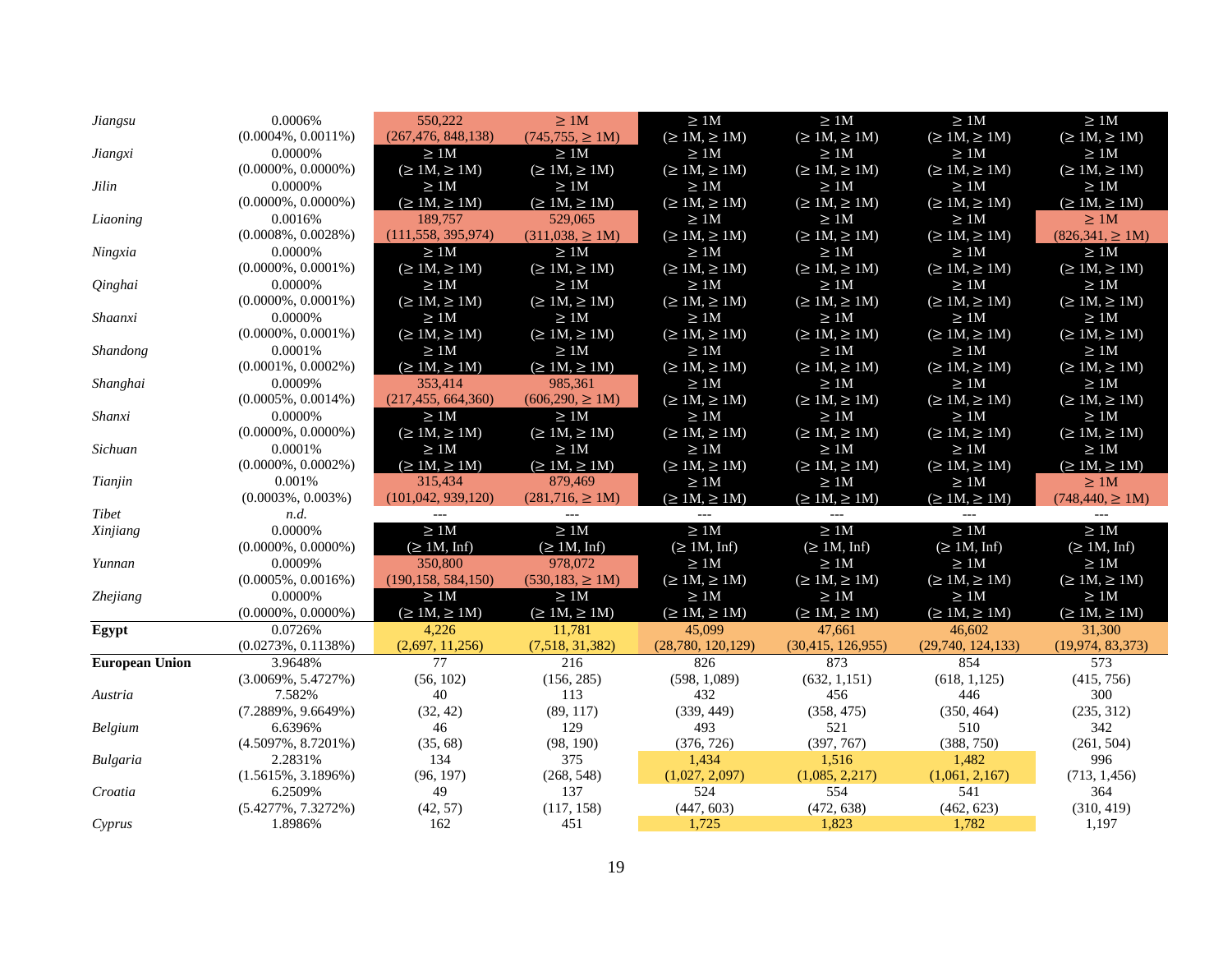| <b>Iceland</b> | 2.197%                            | 140              | 389                  | 1,491                   | 1,575                 | 1,540                   | 1,035                   |
|----------------|-----------------------------------|------------------|----------------------|-------------------------|-----------------------|-------------------------|-------------------------|
| Sweden         | n.d.                              | $---$            | $---$                | $---$                   | $---$                 | $---$                   | $---$                   |
|                | $(0.0369\%, 0.0874\%)$            | (3,509, 8,315)   | (9,785, 23,183)      | (37, 455, 88, 744)      | (39, 584, 93, 786)    | (38, 704, 91, 702)      | (25,995, 61,591)        |
| Spain          | 0.0575%                           | 5,333            | 14,870               | 56,923                  | 60,157                | 58,821                  | 39,506                  |
|                | $(6.2612\%, 14.0264\%)$           | (22, 49)         | (61, 137)            | (233, 523)              | (247, 553)            | (241, 540)              | (162, 363)              |
| Slovenia       | 9.2961%                           | 33               | 92                   | 352                     | 372                   | 364                     | 244                     |
|                | $(7.8365\%, 10.6227\%)$           | (29, 39)         | (81, 109)            | (308, 418)              | (326, 442)            | (319, 432)              | (214, 290)              |
| Slovakia       | 9.1138%                           | 34               | 94                   | 359                     | 380                   | 371                     | 249                     |
|                | $(2.8969\%, 6.0855\%)$            | (50, 106)        | (141, 295)           | (538, 1, 131)           | (569, 1, 195)         | (556, 1,168)            | (373, 785)              |
| Romania        | 4.4927%                           | 68               | 190                  | 729                     | 770                   | 753                     | 506                     |
|                | $(0.2801\%, 0.7387\%)$            | (415, 1,096)     | (1,158, 3,055)       | (4,433, 1,1693)         | (4,685, 12,358)       | (4,581, 12,083)         | (3,077, 8,115)          |
| Portugal       | 0.5193%                           | 591              | 1,647                | 6,306                   | 6,665                 | 6,516                   | 4,377                   |
|                | $(1.9921\%, 2.6347\%)$            | (116, 154)       | (325, 429)           | (1,243, 1,644)          | (1,314, 1,737)        | (1,284, 1,699)          | (863, 1, 141)           |
| Poland         | 2.118%                            | 145              | 404                  | 1,546                   | 1,634                 | 1,598                   | 1,073                   |
|                | $(4.752\%, 8.3297\%)$             | (37, 65)         | (103, 180)           | (393, 689)              | (416, 728)            | (406, 712)              | (273, 478)              |
| Netherlands    | $(0.6545\%, 1.2744\%)$<br>6.4673% | (241, 469)<br>47 | 132                  | 506                     | (2,716, 5,288)<br>535 | 523                     | 351                     |
| Malta          | 0.9345%                           | 328              | 915<br>(671, 1, 307) | 3,504<br>(2,570, 5,004) | 3,703                 | 3,621<br>(2,655, 5,171) | 2,432<br>(1,783, 3,473) |
|                | $(1.211\%, 2.6969\%)$             | (114, 253)       | (317, 706)           | (1,214, 2,704)          | (1,283,2858)          | (1,255, 2,794)          | (843, 1, 877)           |
| Luxembourg     | 1.7269%                           | 178              | 495                  | 1,896                   | 2,004                 | 1,960                   | 1,316                   |
|                | $(2.4847\%, 4.4227\%)$            | (69, 123)        | (193, 344)           | (740, 1, 318)           | (783, 1, 393)         | (765, 1,362)            | (514, 915)              |
| Lithuania      | 3.1464%                           | 98               | 272                  | 1,041                   | 1,100                 | 1,076                   | 722                     |
|                | $(3.2874\%, 6.8327\%)$            | (45, 93)         | (125, 260)           | (479, 996)              | (507, 1, 053)         | (495, 1,029)            | (333, 691)              |
| Latvia         | 4.7632%                           | 64               | 180                  | 688                     | 727                   | 710                     | 477                     |
|                | $(0.6251\%, 1.2349\%)$            | (248, 491)       | (693, 1,369)         | (2,652, 5,239)          | (2,803, 5,537)        | (2,740, 5,414)          | (1,841, 3,636)          |
| Italy          | 0.8517%                           | 360              | 1,005                | 3,845                   | 4,064                 | 3,973                   | 2,669                   |
|                | $(1.3036\%, 4.41\%)$              | (70, 235)        | (194, 656)           | (743, 2, 512)           | (785, 2, 655)         | (767, 2,596)            | (515, 1, 744)           |
| <b>Ireland</b> | 2.7065%                           | 113              | 316                  | 1,210                   | 1,279                 | 1,250                   | 840                     |
|                | $(3.4865\%, 8.0329\%)$            | (38, 88)         | (107, 245)           | (408, 939)              | (431, 993)            | (421, 971)              | (283, 652)              |
| Hungary        | 5.4027%                           | 57               | 158                  | 606                     | 641                   | 626                     | 421                     |
|                | $(2.5819\%, 5.7358\%)$            | (53, 119)        | (149, 331)           | (571, 1, 268)           | (603, 1,340)          | (590, 1, 311)           | (396, 880)              |
| Greece         | 3.4772%                           | 88               | 246                  | 942                     | 995                   | 973                     | 654                     |
|                | $(2.2657\%, 7.0048\%)$            | (44, 135)        | (122, 378)           | (468, 1,445)            | (494, 1,528)          | (483, 1,494)            | (324, 1,003)            |
| Germany        | 2.9448%                           | 104              | 291                  | 1,112                   | 1,175                 | 1,149                   | 772                     |
|                | $(0.3183\%, 1.6579\%)$            | (185, 964)       | (516, 2,688)         | (1,975, 10,289)         | (2,088, 10,874)       | (2,041, 10,632)         | (1,371, 7,141)          |
| France         | 0.8692%                           | 353              | 984                  | 3,768                   | 3,982                 | 3,893                   | 2,615                   |
|                | $(1.0067\%, 3.4921\%)$            | (88, 305)        | (245, 850)           | (938, 3, 253)           | (991, 3,438)          | (969, 3,361)            | (651, 2, 258)           |
| Finland        | 1.7646%                           | 174              | 485                  | 1,856                   | 1,961                 | 1,918                   | 1,288                   |
|                | $(2.4958\%, 4.555\%)$             | (67, 123)        | (188, 343)           | (719, 1, 312)           | (760, 1, 387)         | (743, 1, 356)           | (499, 911)              |
| Estonia        | 3.2309%                           | 95               | 265                  | 1,014                   | 1,071                 | 1,047                   | 703                     |
|                | $(3.237\%, 5.9783\%)$             | (51, 95)         | (143, 264)           | (548, 1, 012)           | (579, 1,069)          | (566, 1,045)            | (380, 702)              |
| Denmark        | 4.4201%                           | 69               | 194                  | 741                     | 783                   | 766                     | 514                     |
|                | $(9.0398\%, 10.9588\%)$           | (28, 34)         | (78, 95)             | (299, 362)              | (316, 383)            | (309, 374)              | (207, 251)              |
| Czech Republic | 10.128%                           | 30               | 84                   | 323                     | 342                   | 334                     | 224                     |
|                | $(1.3388\%, 2.5765\%)$            | (119, 229)       | (332, 639)           | (1,271, 2,446)          | (1,343, 2,585)        | (1,313, 2,528)          | (882, 1,698)            |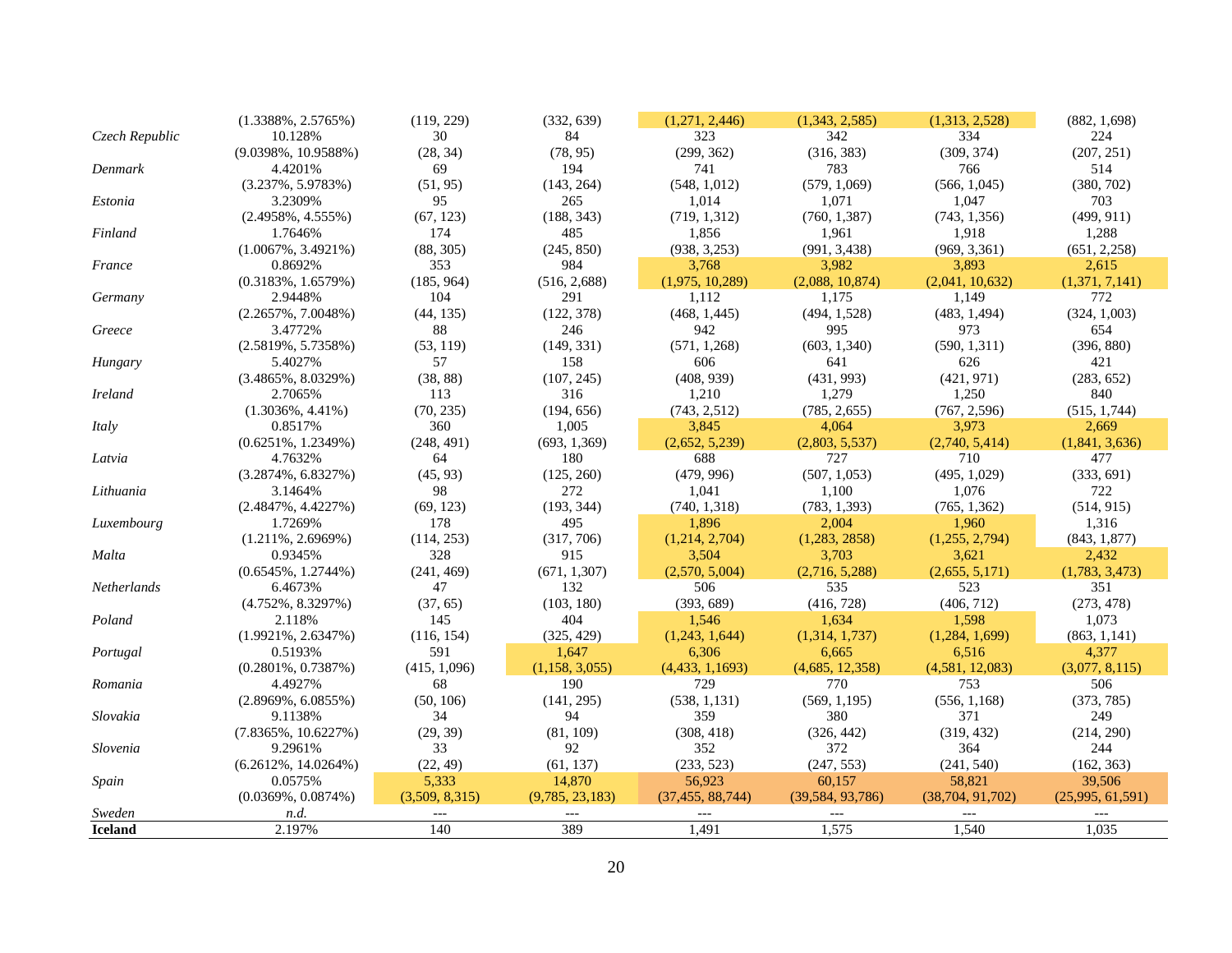|                         | $(1.3208\%, 4.0252\%)$ | (76, 232)           | (213, 648)            | (814, 2,480)         | (860, 2,620)         | (841, 2, 562)         | (565, 1, 721)        |
|-------------------------|------------------------|---------------------|-----------------------|----------------------|----------------------|-----------------------|----------------------|
| India                   | 0.0904%                | 3,395               | 9,466                 | 36,235               | 38,294               | 37,443                | 25,148               |
|                         | $(0.0789\%, 0.2077\%)$ | (1,477, 3,887)      | (4,119, 10,836)       | (15,769, 41,482)     | (16,665, 43,838)     | (16,294, 42,864)      | (10,944, 28,789)     |
| <b>Indonesia</b>        | 0.0101%                | 30,352              | 84,624                | 323,936              | 342,341              | 334,734               | 224,821              |
|                         | $(0.005\%, 0.0217\%)$  | (14, 139, 61, 685)  | (39, 422, 171, 986)   | (150,906, 658,356)   | (159, 480, 695, 762) | (155,936,680,301)     | (104, 733, 456, 918) |
| <b>Israel</b>           | 0.1221%                | 2,513               | 7,007                 | 26,821               | 28,345               | 27.715                | 18,615               |
|                         | $(0.0792\%, 0.1805\%)$ | (1,700, 3,876)      | (4,740, 10,806)       | (18, 144, 41, 365)   | (19, 175, 43, 716)   | (18, 749, 42, 744)    | (12,592, 28,709)     |
| Japan                   | 0.0056%                | 55,018              | 153.397               | 587.196              | 620.559              | 606,769               | 407.531              |
|                         | $(0.0034\%, 0.0119\%)$ | (25,686, 90,788)    | (71,615, 253,127)     | (274, 139, 968, 960) | $(289,715, \geq 1M)$ | $(283,277, \geq 1M)$  | (190, 261, 672, 487) |
| Mexico                  | 0.2971%                | 1,033               | 2,879                 | 11,022               | 11,648               | 11,389                | 7,649                |
|                         | $(0.1372\%, 0.68\%)$   | (451, 2, 236)       | (1,258, 6,235)        | (4,816, 23,867)      | (5,090, 25,223)      | (4,977, 24,663)       | (3,343, 16,565)      |
| <b>New Zealand</b>      | 0.1437%                | 2,136               | 5,955                 | 22,795               | 24,090               | 23,555                | 15,820               |
|                         | $(0.1056\%, 0.2102\%)$ | (1,460, 2,907)      | (4,070, 8,105)        | (15,578, 31,027)     | (16, 463, 32, 790)   | (16,097, 32,061)      | (10, 812, 21, 534)   |
| <b>Nigeria</b>          | 0.0051%                | 60,720              | 169,295               | 648,053              | 684,874              | 669,655               | 449,768              |
|                         | $(0.0025\%, 0.0109\%)$ | (28, 140, 124, 082) | (78, 459, 345, 955)   | $(300, 336) \ge 1M$  | $(317,400) \ge 1M$   | $(310,347, \geq 1M)$  | (208, 442, 919, 104) |
| <b>Norway</b>           | 2.7376%                | 112                 | 313                   | 1,196                | 1,264                | 1,236                 | 830                  |
|                         | $(2.0521\%, 4.0047\%)$ | (77, 150)           | (214, 417)            | (818, 1,596)         | (864, 1,687)         | (845, 1,649)          | (568, 1,108)         |
| Qatar                   | 0.4208%                | $\overline{729}$    | 2,033                 | 7,783                | 8,226                | 8,043                 | 5,402                |
|                         | $(0.236\%, 0.5729\%)$  | (536, 1,300)        | (1,493, 3,626)        | (5,716, 13,879)      | (6,041, 14,668)      | (5,907, 14,342)       | (3,967, 9,633)       |
| <b>Russia</b>           | 0.7135%                | 430                 | 1,199                 | 4,590                | 4,850                | 4,743                 | 3,185                |
|                         | $(0.6167\%, 0.8016\%)$ | (383, 498)          | (1,067, 1,387)        | (4,086, 5,310)       | (4,318, 5,612)       | (4,222, 5,487)        | (2,836, 3,686)       |
| Saudi Arabia            | 0.002%                 | 150,840             | 420.561               | >1M                  | $\geq 1M$            | $\geq$ 1M             | >1M                  |
|                         | $(0.0006\%, 0.0052\%)$ | (59, 130, 482, 837) | $(164, 862, \geq 1M)$ | $(631,084, \geq 1M)$ | $(666, 941, \ge 1M)$ | $(652, 121, \geq 1M)$ | $(437,991, \geq 1M)$ |
| <b>Serbia</b>           | 1.3359%                | 230                 | 640                   | 2,451                | 2,591                | 2,533                 | 1,701                |
|                         | $(0.9266\%, 2.0453\%)$ | (150, 331)          | (418, 923)            | (1,601, 3,534)       | (1,692, 3,735)       | (1,655, 3,652)        | (1,111, 2,453)       |
| <b>South Africa</b>     | 0.048%                 | 6,399               | 17,841                | 68,293               | 72,173               | 70,569                | 47,397               |
|                         | $(0.025\%, 0.1222\%)$  | (2,511, 12,254)     | (7,002, 34,164)       | (26,803, 130,780)    | (28, 326, 138, 210)  | (27,697, 135,139)     | (18,602, 90,765)     |
| <b>South Korea</b>      | 0.3687%                | 832                 | 2,320                 | 8,881                | 9,386                | 9,177                 | 6,164                |
|                         | $(0.2869\%, 0.6332\%)$ | (485, 1,069)        | (1,351, 2,982)        | (5,172, 11,414)      | (5,466, 12,063)      | (5,345, 11,795)       | (3,590, 7,922)       |
| <b>Switzerland</b>      | 1.2712%                | 241                 | 673                   | 2,576                | 2.723                | 2,662                 | 1,788                |
|                         | $(0.9103\%, 2.7461\%)$ | (112, 337)          | (312, 940)            | (1, 193, 3, 597)     | (1,260, 3,802)       | (1,232, 3,717)        | (828, 2,497)         |
| <b>Turkey</b>           | 0.5889%                | 521                 | 1,453                 | 5,561                | 5,877                | 5,747                 | 3,860                |
|                         | $(0.495\%, 0.6974\%)$  | (440, 620)          | (1,227, 1,728)        | (4,696, 6,616)       | (4,962, 6,992)       | (4,852, 6,836)        | (3,259, 4,592)       |
| <b>Ukraine</b>          | 4.3754%                | $\overline{70}$     | 196                   | 748                  | 791                  | 773                   | 519                  |
|                         | $(2.9122\%, 5.3887\%)$ | (57, 105)           | (159, 294)            | (608, 1, 125)        | (642, 1,188)         | (628, 1, 162)         | (422, 780)           |
| <b>United Arab</b>      | 0.094%                 | 3,265               | 9,103                 | 34,847               | 36,827               | 36,009                | 24,185               |
| <b>Emirates</b>         | $(0.0494\%, 0.2498\%)$ | (1,229, 6,211)      | (3,426, 17,316)       | (13, 113, 66, 286)   | (13,858, 70,053)     | (13,550, 68,496)      | (9,101, 46,005)      |
| <b>United Kingdom</b>   | 2.5715%                | 119                 | 333                   | 1,274                | 1,346                | 1,316                 | 884                  |
|                         | $(2.0297\%, 3.4445\%)$ | (89, 151)           | (248, 421)            | (951, 1, 613)        | (1,005, 1,705)       | (982, 1,667)          | (660, 1, 120)        |
| <b>United States of</b> | 1.7919%                | 171                 | 477                   | 1,828                | 1,931                | 1,889                 | 1,268                |
| America                 | $(1.1619\%, 2.687\%)$  | (114, 264)          | (318, 736)            | (1,219, 2,819)       | (1,288, 2,979)       | (1,259, 2,912)        | (846, 1, 956)        |
| Alabama                 | 1.6329%                | 188                 | 524                   | 2,006                | 2.120                | 2,072                 | 1,392                |
|                         | $(0.9706\%, 2.5944\%)$ | (118, 316)          | (330, 881)            | (1,262, 3,374)       | (1,334, 3,566)       | (1,304, 3,487)        | (876, 2, 342)        |
| Alaska                  | 3.9535%                | 78                  | 216                   | 828                  | 875                  | 856                   | 575                  |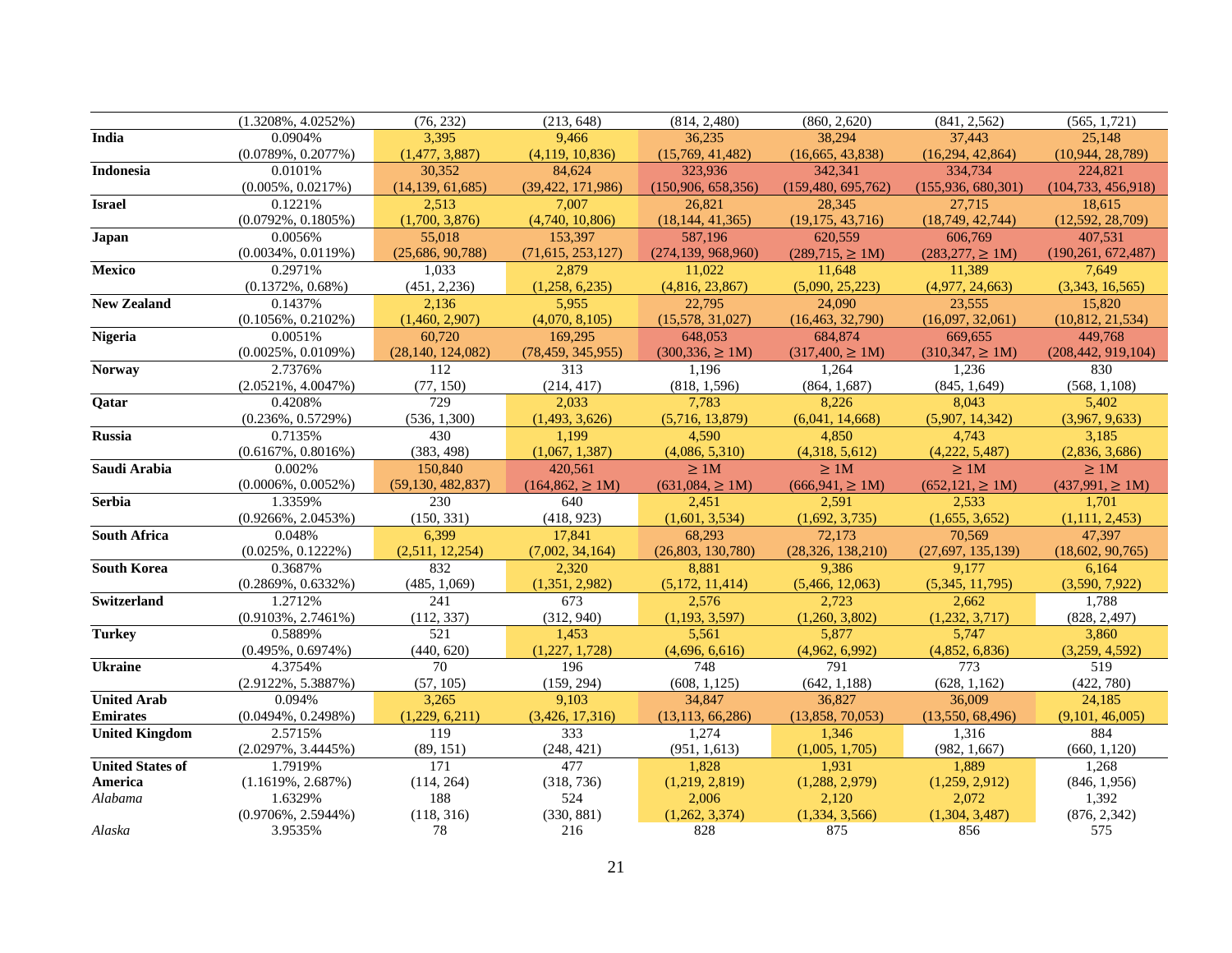|                      | $(2.5054\%, 5.87\%)$   | (52, 122)      | (146, 341)      | (558, 1,307)     | (590, 1, 381)      | (577, 1, 351)      | (387, 907)      |
|----------------------|------------------------|----------------|-----------------|------------------|--------------------|--------------------|-----------------|
| Arizona              | 2.7643%                | 111            | 309             | 1,185            | 1,252              | 1,224              | 822             |
|                      | $(1.8833\%, 3.7897\%)$ | (81, 163)      | (226, 454)      | (864, 1,739)     | (913, 1, 838)      | (893, 1,797)       | (600, 1, 207)   |
| Arkansas             | 0.5864%                | 523            | 1,459           | 5,585            | 5,902              | 5,771              | 3,876           |
|                      | $(0.344\%, 0.9375\%)$  | (327, 892)     | (913, 2,487)    | (3,493, 9,519)   | (3,692, 10,060)    | (3,610, 9,836)     | (2,424, 6,606)  |
| California           | 1.9291%                | 159            | 443             | 1,698            | 1.794              | 1,754              | 1,178           |
|                      | $(1.1926\%, 2.9288\%)$ | (105, 257)     | (292, 717)      | (1, 118, 2, 746) | (1,182, 2,902)     | (1,155, 2838)      | (776, 1,906)    |
| Colorado             | 3.8648%                | 79             | 221             | 847              | 896                | 876                | 588             |
|                      | $(2.5974\%, 5.5929\%)$ | (55, 118)      | (153, 329)      | (586, 1,261)     | (619, 1, 333)      | (605, 1,303)       | (406, 875)      |
| Connecticut          | 0.7765%                | 395            | 1,102           | 4,218            | 4,457              | 4,358              | 2,927           |
|                      | $(0.3348\%, 1.3932\%)$ | (220, 917)     | (614, 2, 555)   | (2,351, 9,782)   | (2,484, 10,338)    | (2,429, 10,108)    | (1,631, 6,789)  |
| Delaware             | 1.4611%                | 210            | 586             | 2,241            | 2,369              | 2,316              | 1,556           |
|                      | $(0.8877\%, 2.1985\%)$ | (140, 346)     | (389, 964)      | (1,490, 3,689)   | (1,574, 3,899)     | (1,539, 3,812)     | (1,034, 2,560)  |
| District of Columbia | 0.9928%                | 309            | 862             | 3,299            | 3,486              | 3,409              | 2,289           |
|                      | $(0.4965\%, 1.8429\%)$ | (166, 618)     | (464, 1, 723)   | (1,777, 6,596)   | (1,878, 6,971)     | (1,836, 6,816)     | (1,233, 4,578)  |
| Florida              | 0.1491%                | 2,058          | 5,739           | 21,969           | 23,218             | 22,702             | 15,247          |
|                      | $(0.0735\%, 0.3026\%)$ | (1,014, 4,177) | (2,828, 11,646) | (10,824, 44,579) | (11, 439, 47, 112) | (11, 185, 46, 065) | (7,512, 30,939) |
| Georgia              | 0.3715%                | 826            | 2,303           | 8,816            | 9,317              | 9,110              | 6,119           |
|                      | $(0.1839\%, 0.7033\%)$ | (436, 1,668)   | (1,216, 4,651)  | (4,656, 17,804)  | (4,921, 18,815)    | (4,811, 18,397)    | (3,232, 12,356) |
| Hawaii               | 1.1000%                | 279            | 778             | 2,977            | 3,146              | 3,076              | 2,066           |
|                      | $(0.6391\%, 1.6064\%)$ | (191, 480)     | (533, 1, 339)   | (2,039, 5,125)   | (2,155, 5,416)     | (2,107, 5,295)     | (1,415, 3,557)  |
| Idaho                | 1.7874%                | 172            | 479             | 1,832            | 1,936              | 1,893              | 1,272           |
|                      | $(1.1244\%, 2.779\%)$  | (110, 273)     | (308, 761)      | (1,178, 2,913)   | (1,245, 3,078)     | (1,218, 3,010)     | (818, 2,021)    |
| <i>Illinois</i>      | 1.6601%                | 185            | 515             | 1,973            | 2,085              | 2,039              | 1,369           |
|                      | $(1.034\%, 2.4965\%)$  | (123, 297)     | (343, 827)      | (1,312, 3,167)   | (1,386, 3,347)     | (1,356, 3,273)     | (910, 2, 198)   |
| Indiana              | 1.887%                 | 163            | 453             | 1,736            | 1,834              | 1,793              | 1,204           |
|                      | $(1.2236\%, 2.7637\%)$ | (111, 251)     | (310, 699)      | (1, 185, 2, 677) | (1,252, 2,829)     | (1,224, 2,766)     | (822, 1, 858)   |
| <i>Iowa</i>          | 3.1211%                | 98             | 274             | 1,049            | 1,109              | 1,084              | 728             |
|                      | $(2.073\%, 4.6638\%)$  | (66, 148)      | (183, 413)      | (702, 1, 580)    | (742, 1,670)       | (726, 1, 633)      | (487, 1,096)    |
| Kansas               | 2.205%                 | 139            | 388             | 1,485            | 1,570              | 1,535              | 1,031           |
|                      | $(1.4071\%, 3.3584\%)$ | (91, 218)      | (255, 608)      | (975, 2, 327)    | (1,031, 2,460)     | (1,008, 2,405)     | (677, 1, 615)   |
| Kentucky             | 1.3104%                | 234            | 653             | 2,499            | 2,641              | 2,583              | 1,735           |
|                      | $(0.7906\%, 2.1014\%)$ | (146, 388)     | (407, 1,082)    | (1,558, 4,142)   | (1,647, 4,377)     | (1,610, 4,280)     | (1,082, 2,875)  |
| Louisiana            | 0.1816%                | 1,689          | 4,710           | 18,029           | 19,053             | 18,630             | 12,513          |
|                      | $(0.0994\%, 0.3329\%)$ | (922, 3,086)   | (2,570, 8,604)  | (9,838, 32,934)  | (10, 397, 34805)   | (10, 166, 34, 032) | (6,828, 22,857) |
| Maine                | 4.8815%                | 63             | 175             | 671              | 709                | 693                | 466             |
|                      | $(3.4574\%, 6.8067\%)$ | (45, 89)       | (126, 247)      | (481, 947)       | (508, 1,001)       | (497, 979)         | (334, 657)      |
| Maryland             | 1.2408%                | 247            | 689             | 2,639            | 2,789              | 2,727              | 1,832           |
|                      | $(0.7756\%, 1.9289\%)$ | (159, 396)     | (444, 1, 103)   | (1,698, 4,223)   | (1,794, 4,463)     | (1,754, 4,363)     | (1,178, 2,931)  |
| <b>Massachusetts</b> | 1.5626%                | 196            | 547             | 2,096            | 2,215              | 2,166              | 1,455           |
|                      | $(0.995\%, 2.3719\%)$  | (129, 308)     | (361, 860)      | (1,381, 3,291)   | (1,459, 3,478)     | (1,427, 3,401)     | (958, 2,284)    |
| Michigan             | 3.122%                 | 98             | 274             | 1,049            | 1,109              | 1,084              | 728             |
|                      | $(2.3887\%, 4.1254\%)$ | (74, 128)      | (207, 358)      | (794, 1, 371)    | (839, 1,449)       | (820, 1, 417)      | (551, 952)      |
| Minnesota            | 3.7262%                | 82             | 230             | 879              | 929                | 908                | 610             |
|                      | $(2.5439\%, 5.2348\%)$ | (59, 121)      | (163, 336)      | (626, 1, 287)    | (661, 1,360)       | (646, 1,330)       | (434, 893)      |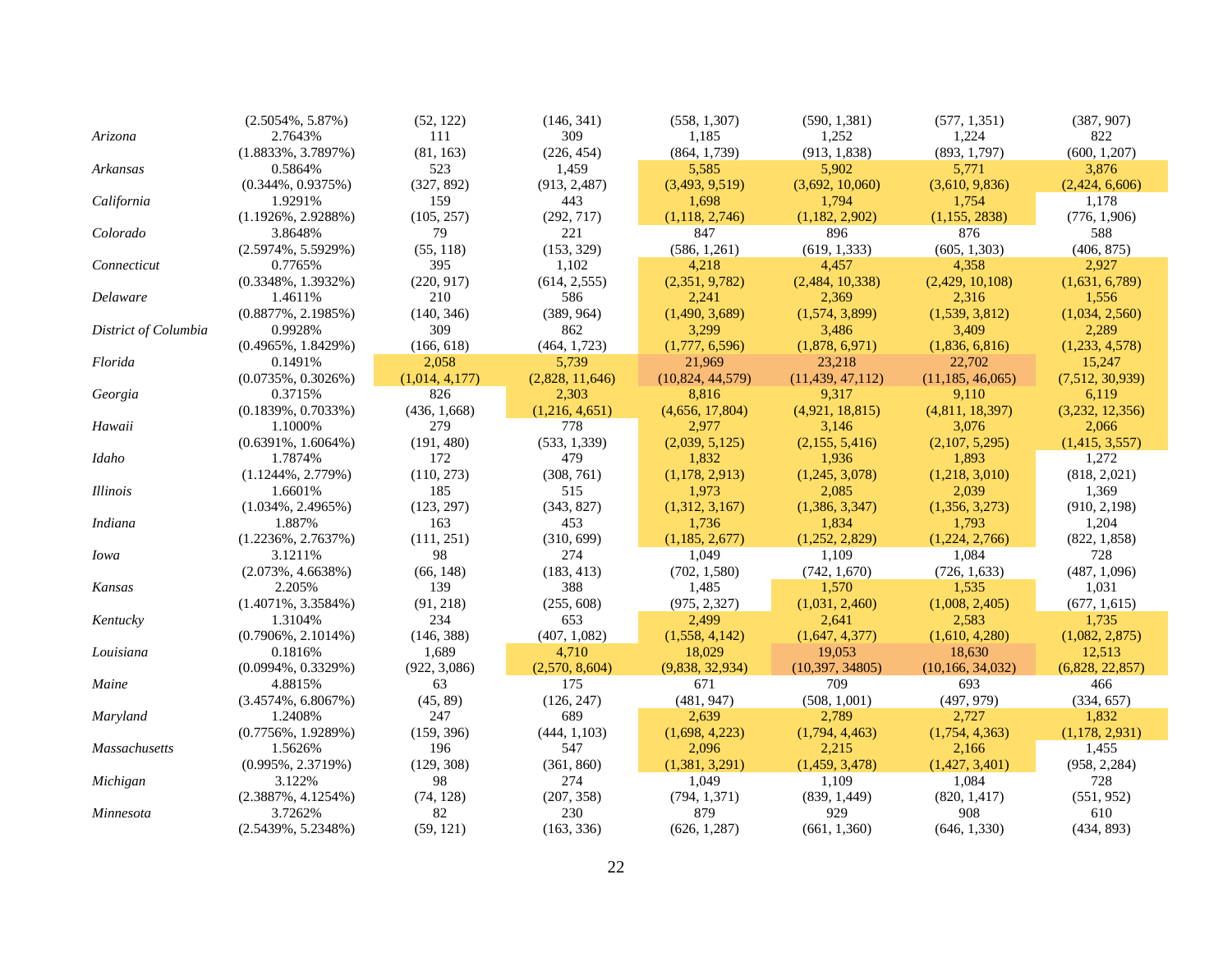| Mississippi    | 0.3868%                | 793           | 2,212          | 8,467           | 8,948             | 8,749           | 5,876            |
|----------------|------------------------|---------------|----------------|-----------------|-------------------|-----------------|------------------|
|                | $(0.2061\%, 0.6979\%)$ | (440, 1,489)  | (1,226, 4,152) | (4,692, 15,894) | (4,959, 16,797)   | (4,849, 16,423) | (3,257, 11,031)  |
| Missouri       | 1.9784%                | 155           | 432            | 1,655           | 1,749             | 1,711           | 1,149            |
|                | $(1.3369\%, 2.8753\%)$ | (107, 230)    | (298, 640)     | (1,139, 2,450)  | (1,204, 2,589)    | (1,177, 2,531)  | (790, 1,700)     |
| Montana        | 2.493%                 | 123           | 343            | 1,314           | 1,388             | 1,357           | 912              |
|                | $(1.5002\%, 3.9065\%)$ | (79, 205)     | (219, 570)     | (838, 2, 183)   | (886, 2,307)      | (866, 2, 256)   | (582, 1, 515)    |
| Nebraska       | 2.8688%                | 107           | 298            | 1,142           | 1,206             | 1,180           | 792              |
|                | $(1.7603\%, 4.6931\%)$ | (65, 174)     | (182, 486)     | (698, 1,860)    | (737, 1,966)      | (721, 1, 922)   | (484, 1,291)     |
| Nevada         | 1.6236%                | 189           | 527            | 2,017           | 2,132             | 2,084           | 1,400            |
|                | $(0.9193\%, 2.587\%)$  | (119, 334)    | (331, 931)     | (1,266, 3,562)  | (1,338, 3,765)    | (1,308, 3,681)  | (879, 2,472)     |
| New Hampshire  | 5.5646%                | 55            | 154            | 589             | 622               | 608             | 408              |
|                | $(3.4291\%, 7.8332\%)$ | (39, 89)      | (109, 249)     | (418, 955)      | (442, 1,009)      | (432, 987)      | (290, 663)       |
| New Jersey     | 1.3089%                | 234           | 654            | 2,502           | 2,644             | 2,585           | 1,736            |
|                | $(0.9035\%, 1.805\%)$  | (170, 340)    | (474, 947)     | (1,814, 3,625)  | (1,917, 3,831)    | (1,875, 3,746)  | (1,259, 2,516)   |
| New Mexico     | 4.3246%                | 71            | 198            | 757             | 800               | 783             | 526              |
|                | $(2.8308\%, 6.1917\%)$ | (50, 108)     | (138, 302)     | (529, 1, 157)   | (559, 1, 223)     | (547, 1, 195)   | (367, 803)       |
| New York       | 3.2186%                | 95            | 266            | 1,018           | 1,075             | 1,051           | 706              |
|                | $(2.3387\%, 4.3285\%)$ | (71, 131)     | (198, 366)     | (757, 1,400)    | (800, 1,480)      | (782, 1,447)    | (525, 972)       |
| North Carolina | 0.8165%                | 376           | 1,048          | 4,011           | 4,239             | 4,145           | 2,784            |
|                | $(0.4574\%, 1.4275\%)$ | (215, 671)    | (599, 1,870)   | (2,294, 7,160)  | (2,424, 7,567)    | (2,371, 7,399)  | (1,592, 4,969)   |
| North Dakota   | 2.5186%                | 122           | 340            | 1,300           | 1,374             | 1,344           | 902              |
|                | $(1.6199\%, 3.8533\%)$ | (80, 189)     | (222, 528)     | (850, 2,022)    | (898, 2, 137)     | (878, 2,089)    | (590, 1,403)     |
| Ohio           | 2.4753%                | 124           | 346            | 1,323           | 1,398             | 1,367           | 918              |
|                | $(1.7355\%, 3.4126\%)$ | (90, 177)     | (251, 493)     | (960, 1, 887)   | (1,014, 1,994)    | (992, 1, 950)   | (666, 1, 310)    |
| Oklahoma       | 1.11%                  | 276           | 771            | 2,951           | 3,118             | 3,049           | 2,048            |
|                | $(0.6703\%, 1.785\%)$  | (172, 458)    | (479, 1, 276)  | (1,835, 4,886)  | (1,939, 5,163)    | (1,896, 5,049)  | (1,273, 3,391)   |
| <b>Oregon</b>  | 1.938%                 | 158           | 441            | 1,690           | 1,786             | 1,746           | 1,173            |
|                | $(1.114\%, 3.1602\%)$  | (97, 275)     | (271, 768)     | (1,036, 2,940)  | (1,095, 3,107)    | (1,071, 3,038)  | (719, 2,040)     |
| Pennsylvania   | 3.1145%                | 99            | 275            | 1,052           | 1,111             | 1,087           | 730              |
|                | $(2.2874\%, 4.1416\%)$ | (74, 134)     | (207, 374)     | (791, 1, 432)   | (836, 1, 513)     | (817, 1,479)    | (549, 994)       |
| Rhode Island   | 1.3159%                | 233           | 650            | 2,489           | 2,630             | 2,572           | 1,727            |
|                | $(0.8309\%, 1.9954\%)$ | (154, 369)    | (429, 1,030)   | (1,641, 3,941)  | (1,735, 4,165)    | (1,696, 4,073)  | (1, 139, 2, 735) |
| South Carolina | 0.3772%                | 814           | 2,268          | 8,683           | 9,177             | 8,973           | 6,026            |
|                | $(0.1976\%, 0.7019\%)$ | (437, 1, 553) | (1,219, 4,329) | (4,666, 16,571) | (4,931, 17,513)   | (4,821, 17,124) | (3,238, 11,501)  |
| South Dakota   | 1.9808%                | 155           | 432            | 1,653           | 1,747             | 1,708           | 1,147            |
|                | $(1.2039\%, 3.1375\%)$ | (98, 255)     | (273, 711)     | (1,044, 2,720)  | (1,103, 2,875)    | (1,079, 2,811)  | (724, 1,888)     |
| Tennessee      | 0.5464%                | 562           | 1,566          | 5,993           | 6,334             | 6,193           | 4,159            |
|                | $(0.2905\%, 0.9501\%)$ | (323, 1,056)  | (900, 2, 945)  | (3,447, 1,1274) | (3,643, 11,915)   | (3,562, 11,650) | (2,392, 7,824)   |
| Texas          | 0.4587%                | 669           | 1,865          | 7,140           | 7,546             | 7,378           | 4,956            |
|                | $(0.2479\%, 0.8396\%)$ | (365, 1, 238) | (1,019, 3,451) | (3,900, 13,212) | (4, 122, 13, 962) | (4,031, 13,652) | (2,707, 9,169)   |
| Utah           | 1.3594%                | 226           | 629            | 2,409           | 2,546             | 2,489           | 1,672            |
|                | $(0.906\%, 1.9593\%)$  | (157, 339)    | (437, 944)     | (1,671, 3,615)  | (1,766, 3,820)    | (1,727, 3,735)  | (1,160, 2,509)   |
| Vermont        | 5.7049%                | 54            | 150            | 574             | 607               | 593             | 398              |
|                | $(4.053\%, 7.6921\%)$  | (40, 76)      | (111, 211)     | (426, 808)      | (450, 854)        | (440, 835)      | (295, 561)       |
| Virginia       | 1.5061%                | 204           | 568            | 2,174           | 2,298             | 2,247           | 1,509            |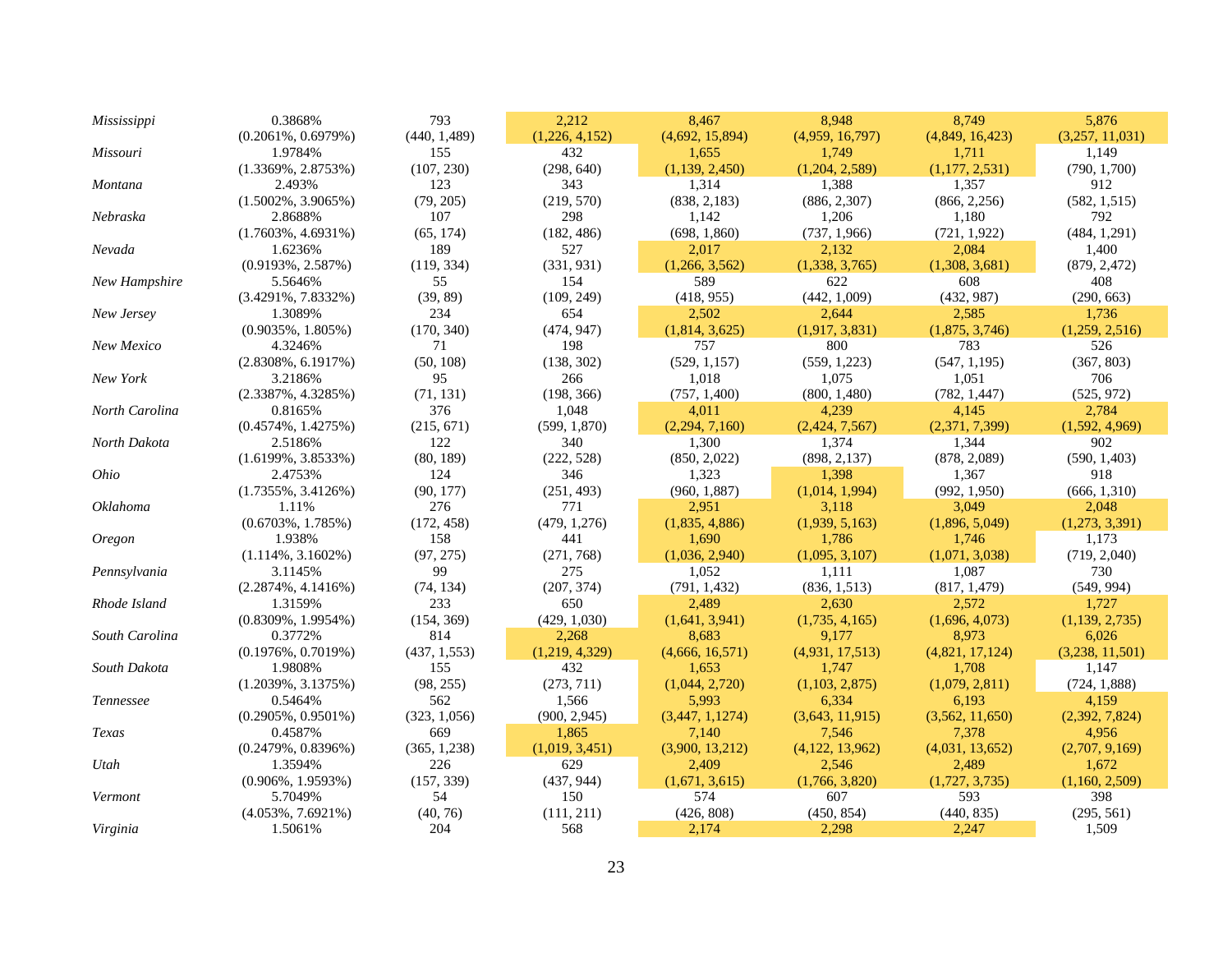|               | $(0.8939\%, 2.369\%)$  | (130, 343) | (361, 957) | (1,382, 3,664) | (1,461, 3,872) | (1,429, 3,786) | (959, 2, 543) |
|---------------|------------------------|------------|------------|----------------|----------------|----------------|---------------|
| Washington    | 1.5935%                | 193        | 537        | 2.055          | 2.172          | 2.124          | 1,426         |
|               | $(0.8836\%, 2.6517\%)$ | (116, 347) | (323, 968) | (1,235, 3,706) | (1,305, 3,917) | (1,276, 3,830) | (857, 2, 572) |
| West Virginia | 2.2764%                | 135        | 376        | 1.439          | 1.520          | 1.487          | 998           |
|               | $(1.5275\%, 3.2917\%)$ | (93, 201)  | (260, 560) | (995, 2, 144)  | (1,051, 2266)  | (1,028, 2,216) | (690, 1,488)  |
| Wisconsin     | 3.3275%                | 92         | 257        | 984            | 1.040          | 1.017          | 683           |
|               | $(2.256\%, 4.7204\%)$  | (65, 136)  | (181, 379) | (694, 1,452)   | (733, 1,534)   | (717, 1,500)   | (482, 1,007)  |
| Wyoming       | 2.2208\%               | 138        | 385        | 1.475          | 1.558          | 1.524          | 1.023         |
|               | $(1.4641\%, 3.2833\%)$ | (93, 210)  | (261, 584) | (997, 2, 237)  | (1,054, 2,364) | (1,031, 2,311) | (692, 1, 552) |

95% CI=95% confidence interval. Brackets are the 95% confidence intervals (lower limit, upper limit). *n.d.*=no data. NNE=number needed to exclude. NNEs are color-coded by the lower limit of the 95% CI: yellow (≥ 1,000 and < 10,000), orange (≥ 10,000 and < 100,000), red (≥ 100,000 and < 1,00,000), and black (≥ 1,000,000). NNEs ≥ 1,000,000 were truncated to ≥ 1M. †Estimates of the baseline infection risk (i.e., point-prevalence of infectious cases in the jurisdiction) were taken from a database [\(https://decision-support-tools.com/\)](https://decision-support-tools.com/) developed and regularly updated by Defence Research and Development Canada (DRDC), an agency of the Canadian Department of National Defence. Baseline infection risks are shown at most to the fourth decimal place due to space limitations. A true 0% baseline infection risk can be identified in the table when the NNE is infinite (Inf) because that means there were no infectious cases (NNE=1/0=infinite).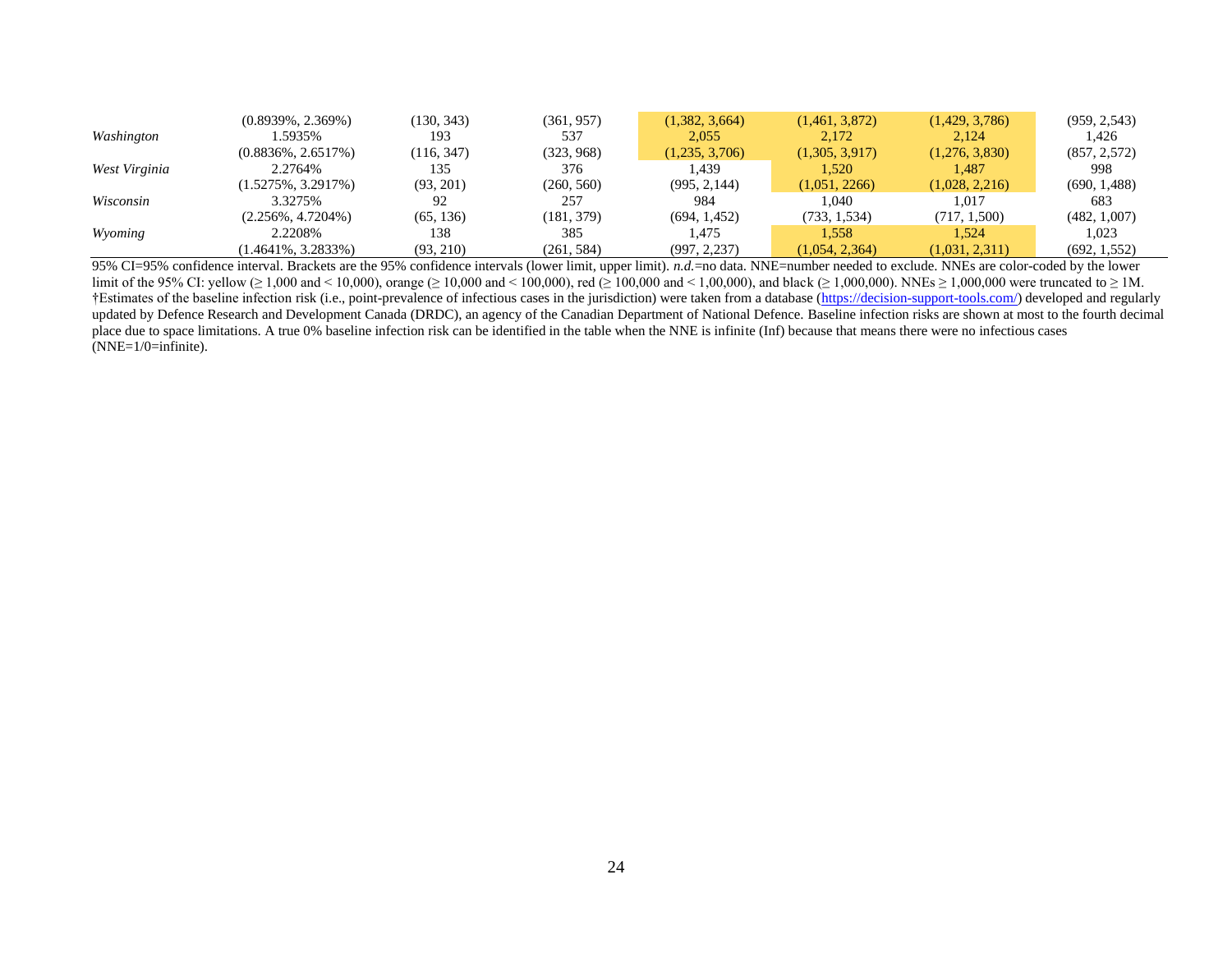### **DISCUSSION**

There were two main findings of our study. First, the NNEs suggest that at least 1,000 unvaccinated people likely need to be excluded to prevent one SARS-CoV-2 transmission event in most types of settings for many jurisdictions, notably Australia, California, Canada, China, France, Israel, and others. Second, the NNEs of almost every jurisdiction examined are well within the range of the NNTs of ASA in primary prevention of CVD ( $\geq$  250 to 333). There are four main implications of our study.

First, the two conservative assumptions of the model mean that the calculated NNEs likely represent the *minimum* number of unvaccinated people needed to exclude to prevent one SARS-CoV-2 transmission event in each jurisdiction and type of setting. The true NNEs are likely much higher, especially in jurisdictions with higher levels of vaccine/natural immunity.

Second, while SARS-CoV-2 vaccines are beneficial, the high NNEs suggest that excluding unvaccinated people has negligible benefits for reducing SARS-CoV-2 transmissions in many jurisdictions across the globe. This is because unvaccinated people are likely *not* at significant risk – in absolute terms – of transmitting SARS-CoV-2 to others in most types of settings (as of mid-to-end November 2021). This is why so many unvaccinated people likely need to be excluded to prevent one transmission event. While a meta-analysis found that the RRR of vaccines on SARs is  $\sim$ 41%,<sup>3</sup> current baseline transmission risks in most settings are negligible, such that a 41% decrease of a negligible risk is still a negligible absolute risk difference between vaccinated vs. unvaccinated people. This does *not* mean vaccines are not beneficial for reducing transmission; on the contrary, a 41% RRR in SARs in a population with high vaccination levels will lower the burden of SARS-CoV-2. Rather, it means that excluding unvaccinated people on the basis of the *relative* risk difference between vaccinated vs.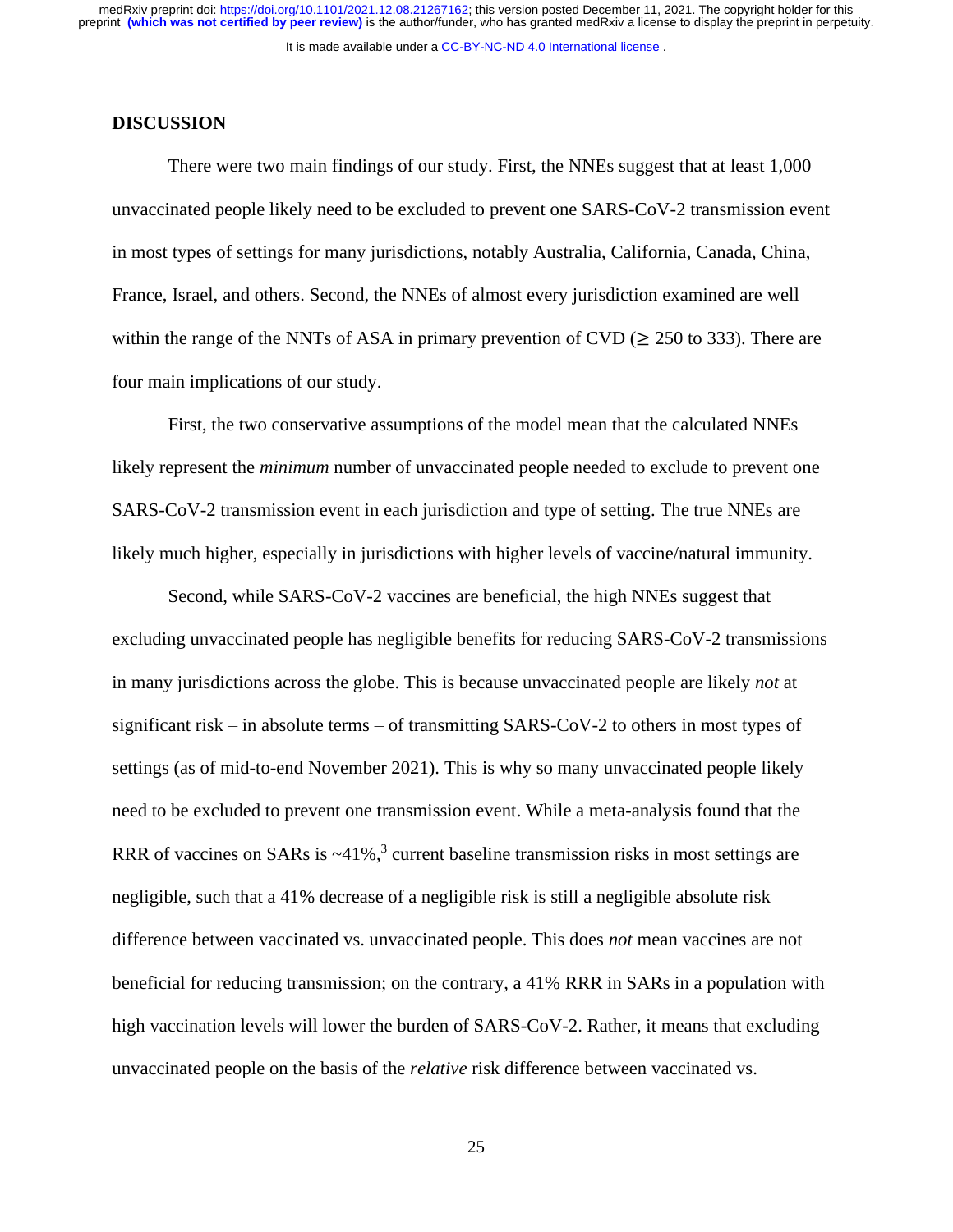unvaccinated people is likely not justifiable because baseline transmission risks are negligible for most types of settings and jurisdictions.

Third, societies and policymakers should urgently consider the harms of exclusion via VMVP. This is because these NNEs suggest that exclusion may not be a proportionate response to the risk unvaccinated people pose to others. Just as ASA is not recommended for primary prevention of CVD because the harms outweigh the benefits (NNTs  $\geq$  250 to 333), the harms of excluding unvaccinated people via VMVP may outweigh the benefits (NNEs  $\geq$  250 to 333). The analogy to ASA is made not because the outcomes are the same. Clearly, they are not: one is a within-individual risk (e.g., myocardial infarction), the other is a between-individual or 'externalized' risk where one or more other people may be impacted (i.e., transmission event). Rather, we are drawing a comparison between a public health intervention (i.e., exclusion) and an intervention widely recognized in medicine as having limited benefit due to the negligible ARRs. Thus, while the outcomes are different, the NNTs of ASA in primary prevention of CVD provide a benchmark for interpreting the magnitude of the NNEs. Based on this benchmark, our study suggests that this public health intervention (exclusion) has limited benefit. Given that many jurisdictions have or are planning to implement exclusionary policies via VMVP, there is an urgent need to consider the harms in light of the limited benefits. At least four harms should be considered. First, there is the possibility of staffing shortages from the loss of unvaccinated healthcare workers, which may have downstream effects on patient care. Second, there is the harm of unemployment and – in some cases – unemployability if vaccines are a condition of employment or higher-education in most organizations. Third, this would mean unvaccinated people and their families will face financial hardship. This may have downstream effects on their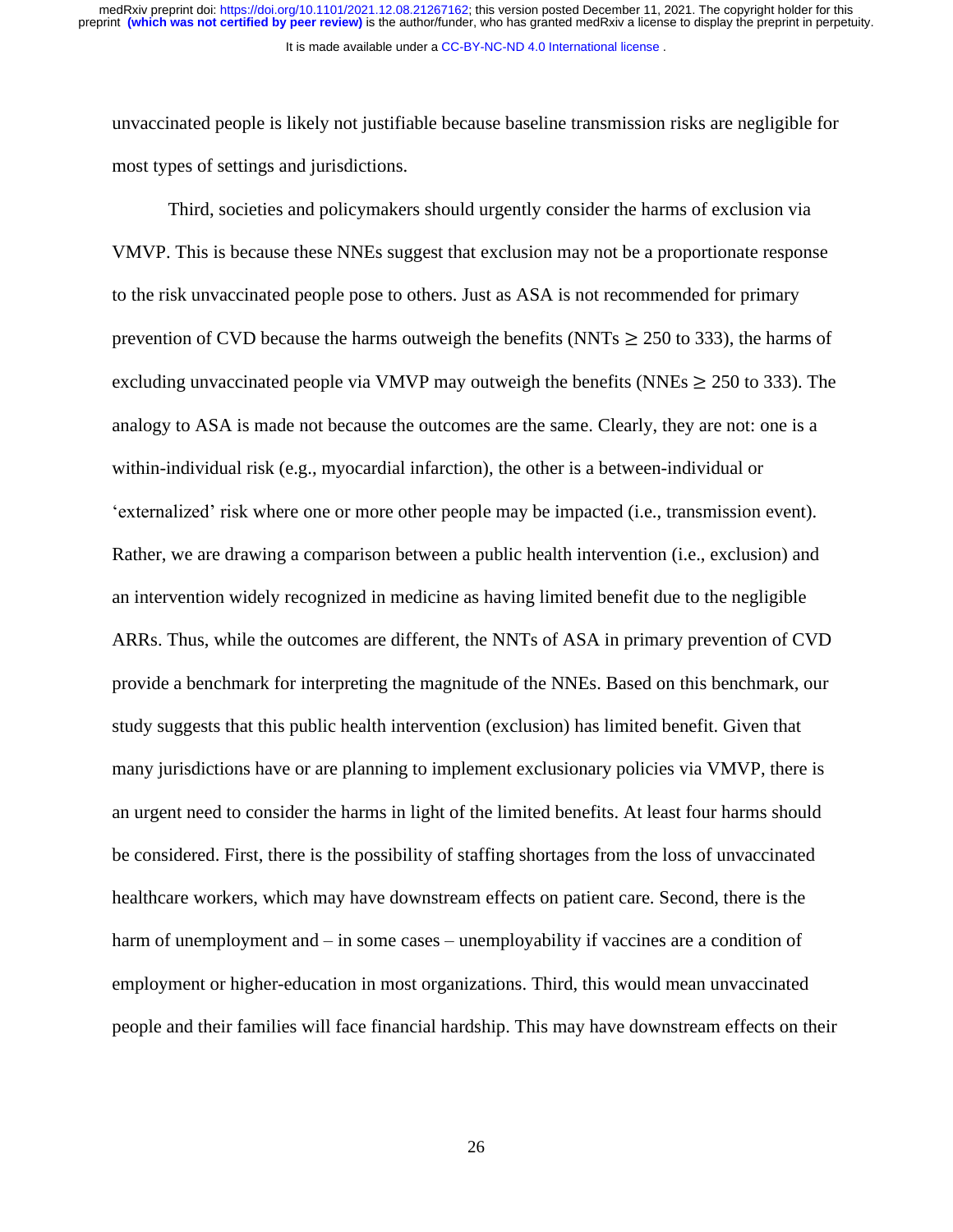mental/physical health. A fourth harm of exclusion is the creation of a class of citizens who are not allowed to fully participate in many areas of society.

Fourth, we suggest that the NNE and the baseline infection risk (i.e., the point-prevalence of infectious cases) be included as key indicators for determining the harms vs. benefits of VMVP. It compliments other indicators, such as hospital/ICU occupancy, the basic and effective reproduction number, SARS-CoV-2-related hospitalizations/deaths, and regional vaccination rates. Moreover, because the model can be updated to account for any future potentially dominant variants (e.g., Omicron), the NNE enables efficient monitoring of the benefits of exclusion in real-time as the pandemic changes and variants emerge. This will improve public health because the NNE provides societies and policymakers with an intuitive metric to monitor whether to implement exclusionary policies via VMVP and when to stop these policies.

These findings depend on the accuracy of the assumptions of the NNE model and the accuracy of baseline infection risks estimates. The first assumption was that the Delta variant correction factor (1.97) we applied to the robust estimates of the wild-type SARs was accurate. We discovered that this was an accurate but conservative assumption since the corrected robust SAR in households was 26% higher than what has been observed in real-world transmission studies of the Delta variant in unvaccinated index cases.<sup>24-26</sup> The higher corrected SARs  $(SAR_{W_i} \times CF_{Delta})$  of the model increased the estimated baseline transmission risks, which lowered the NNEs. The second assumption was that the SARs for each type of setting are relatively consistent. This was supported by using robust estimates of the SARs from multiple meta-analyses. The third assumption was that the baseline infection risk is relatively stable across individuals in a population. This was addressed by calculating 95% CIs around the NNEs for each jurisdiction using the 95% CIs around the baseline infection risks. The fourth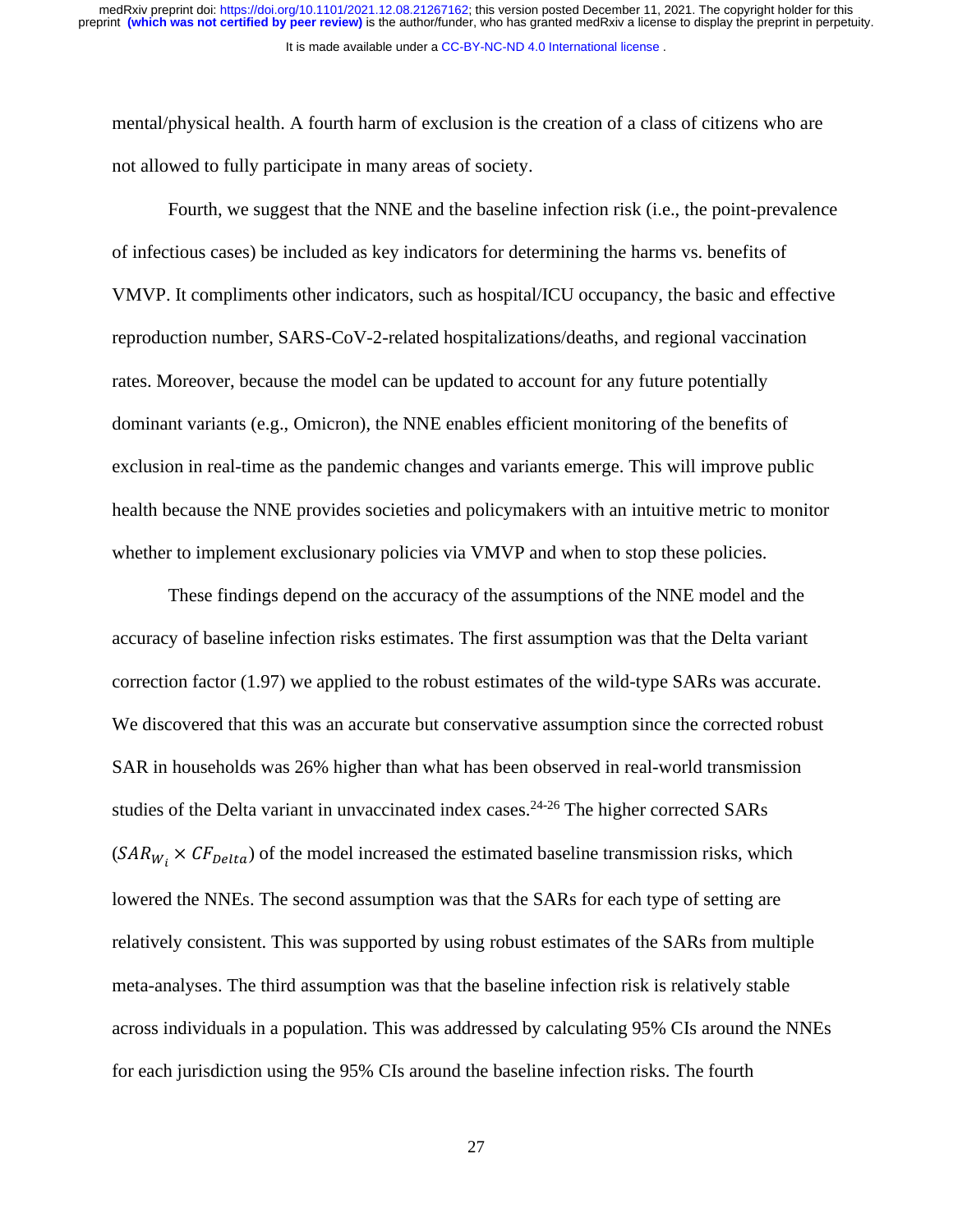assumption was that (i) unvaccinated people have no natural immunity and (ii) the contacts of infected unvaccinated index cases have no vaccine or natural immunity. This was a strong conservative assumption because it means the estimated baseline transmission risks were higher than what would be predicted in a population with some level of vaccine/natural immunity because studies show that vaccine/natural immunity reduces SARs.<sup>22 23</sup>

Estimating the baseline infection risk in a population is challenging because it requires modeling various viral factors (e.g., incubation and infectious periods, asymptomatic cases) in addition to case counts to arrive at the current point-prevalence of infectious cases. There is likely some degree of underestimation of the baseline risk in some jurisdictions due to underreporting of cases. However, it is extremely difficult to accurately model the underreporting rate for each jurisdiction and how it changes over time because one is trying to model something where there is no data. This is shown by the extreme variation in underreporting estimates.<sup>21 27</sup> Local context/knowledge remains essential for estimating underreporting rates in a jurisdiction over time. Since this is not available at a global scale, the degree of underestimation is unknown. Underestimation was partially addressed by utilizing the 95% CIs of the baseline infection risks in order to represent the likely *general range* of the baseline infection risks. The conservative assumptions also partially compensate for this because, as we just noted, they increased the estimated baseline transmission risks, which is what correcting for underreporting would do. Notwithstanding this limitation, we have provided a 'proof of concept' of how baseline infection risk data can be used to calculate the NNE to evaluate the benefits of excluding unvaccinated people to reduce SARS-CoV-2 transmissions.

Future research should focus on developing an online interactive global database of the NNEs and baseline infection risks in each region which is regularly updated. Furthermore, this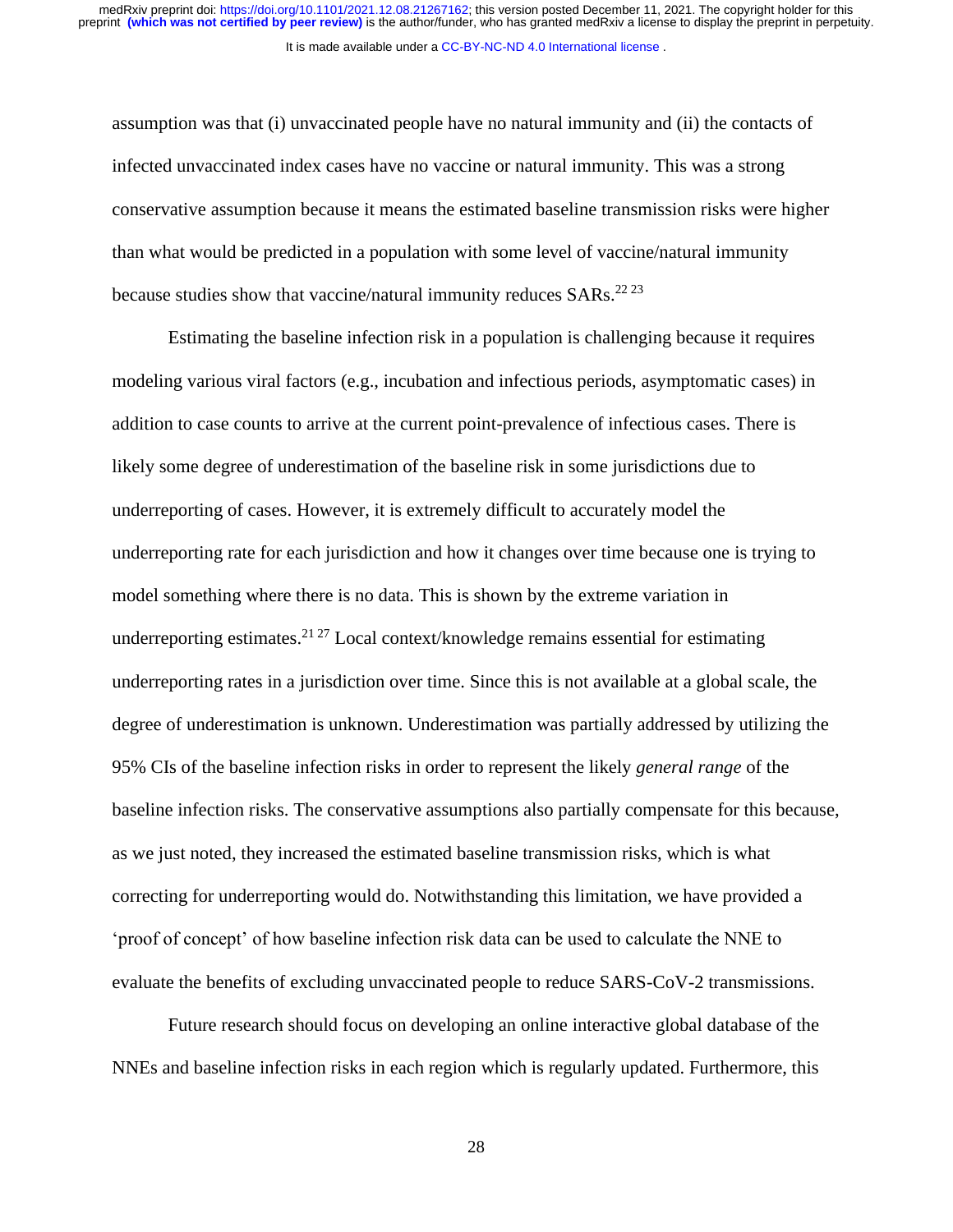medRxiv preprint doi: [https://doi.org/10.1101/2021.12.08.21267162;](https://doi.org/10.1101/2021.12.08.21267162) this version posted December 11, 2021. The copyright holder for this<br>preprint (which was not certified by peer review) is the author/funder, who has grante

It is made available under a [CC-BY-NC-ND 4.0 International license](http://creativecommons.org/licenses/by-nc-nd/4.0/) .

interactive database should be linked to regional vaccination rates, SARS-CoV-2-related hospitalizations/deaths, hospital/ICU occupancy, and the basic and effective reproduction number to contextualize the NNEs within other important metrics. This would be helpful for societies and policymakers to evaluate in real-time the harms vs. benefits of excluding unvaccinated people. Health economic analyses are also needed to analyze the cost-effectiveness and cost-benefits of excluding unvaccinated people. Future studies could incorporate vaccine/natural immunity data into the model to explore the impact of herd immunity on the NNE. Finally, when new variants emerge (e.g., Omicron) and potentially outcompete the Delta variant, the NNEs should be updated with the transmissibility data of future dominant variants.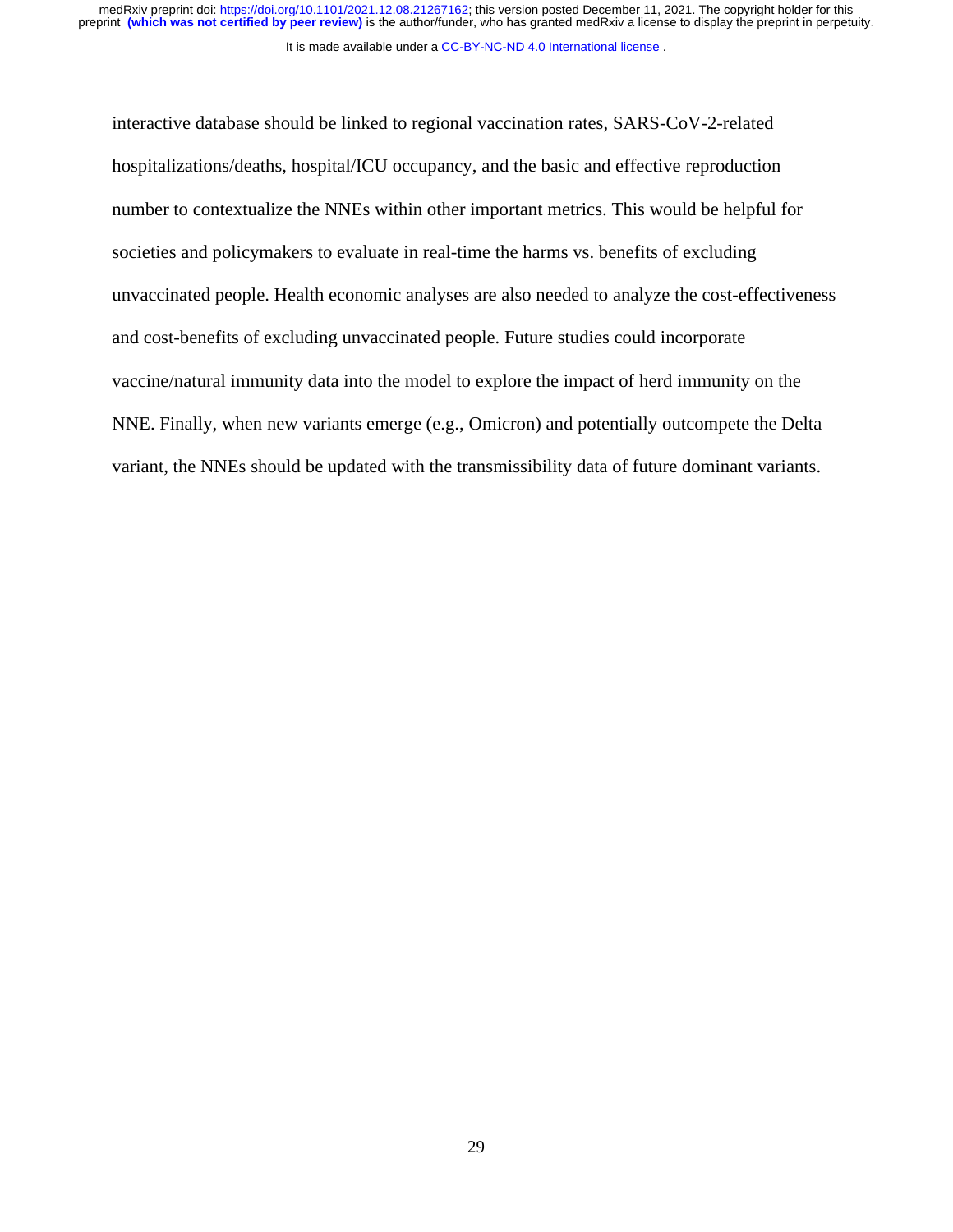It is made available under a [CC-BY-NC-ND 4.0 International license](http://creativecommons.org/licenses/by-nc-nd/4.0/) .

# **References**

- 1. Flood CM, Thomas B, Wilson K. Mandatory vaccination for health care workers: an analysis of law and policy. *CMAJ* 2021;193(6):E217-E20. doi: 10.1503/cmaj.202755
- 2. Liu Q, Qin C, Liu M, et al. Effectiveness and safety of SARS-CoV-2 vaccine in real-world studies: a systematic review and meta-analysis. *Infectious diseases of poverty* 2021;10(1):1-15. doi: 10.1186/s40249-021-00915-3
- 3. Prosser A, Streiner DL. A study of the benefits of vaccine mandates and vaccine passports for SARS-CoV-2 [Preprint]. *medRxiv* 2021 doi: 10.1101/2021.11.10.21266188
- 4. Laupacis A, Sackett DL, Roberts RS. An Assessment of Clinically Useful Measures of the Consequences of Treatment. *N Engl J Med* 1988;318(26):1728-33. doi: 10.1056/nejm198806303182605
- 5. Newman D. Aspirin to Prevent a First Heart Attack or Stroke 2015 [Available from: <https://www.thennt.com/nnt/aspirin-to-prevent-a-first-heart-attack-or-stroke-2/> accessed 15-Oct-2021.
- 6. Roach K, Ritchie M, Zehtabchi S. Aspirin For Preventing A First Heart Attack Or Stroke 2019 [Available from:<https://www.thennt.com/nnt/aspirin-preventing-first-heart-attack-stroke/> accessed 15-Oct-2021.
- 7. Angiolillo DJ, Capodanno D. Aspirin for primary prevention of cardiovascular disease in the 21st century: a review of the evidence. *The American Journal of Cardiology* 2021;144:S15-S22. doi: 10.1016/j.amjcard.2020.12.022
- 8. Li JJ, Stetz J. HPV vaccines for prevention of cervical pre-cancer in adolescent girls and women 2018 [Available from: [https://www.thennt.com/nnt/hpv-vaccines-prevention](https://www.thennt.com/nnt/hpv-vaccines-prevention-cervical-pre-cancer-adolescent-girls-women/)[cervical-pre-cancer-adolescent-girls-women/](https://www.thennt.com/nnt/hpv-vaccines-prevention-cervical-pre-cancer-adolescent-girls-women/) accessed 15-Oct-2021.
- 9. Liang S. Vaccines for Preventing Influenza in Healthy Individuals 2018 [Available from: <https://www.thennt.com/nnt/vaccines-preventing-influenza-healthy-individuals/> accessed 15-Oct-2021.
- 10. Newman D. Statins for Heart Disease Prevention (With Known Heart Disease) 2013 [Available from: [https://www.thennt.com/nnt/statins-for-heart-disease-prevention-with](https://www.thennt.com/nnt/statins-for-heart-disease-prevention-with-known-heart-disease/)[known-heart-disease/](https://www.thennt.com/nnt/statins-for-heart-disease-prevention-with-known-heart-disease/) accessed 15-Oct-2021.
- 11. Newman D. Aspirin for Cardiovascular Prevention (After Prior Heart Attack or Stroke) 2011 [Available from: [https://www.thennt.com/nnt/aspirin-for-cardiovascular-prevention-after](https://www.thennt.com/nnt/aspirin-for-cardiovascular-prevention-after-prior-heart-attack-or-stroke/)[prior-heart-attack-or-stroke/](https://www.thennt.com/nnt/aspirin-for-cardiovascular-prevention-after-prior-heart-attack-or-stroke/) accessed 15-Oct-2021.
- 12. Campbell F, Archer B, Laurenson-Schafer H, et al. Increased transmissibility and global spread of SARS-CoV-2 variants of concern as at June 2021. *Euro Surveill* 2021;26(24):2100509. doi: 10.2807/1560-7917.ES.2021.26.24.2100509
- 13. Zhao X, Shen Z, Sun L, et al. A network meta-analysis of secondary attack rates of COVID-19 in different contact environments. *Epidemiol Infect* 2021;149:e219. doi: 10.1017/S0950268821002223 [published Online First: 2021/10/05]
- 14. Goodwin L, Hayward T, Krishan P, et al. Which factors influence the extent of indoor transmission of SARS-CoV-2? A rapid evidence review. *J Glob Health* 2021;11:10002. doi: 10.7189/jogh.11.10002 [published Online First: 2021/04/09]
- 15. Koh WC, Naing L, Chaw L, et al. What do we know about SARS-CoV-2 transmission? A systematic review and meta-analysis of the secondary attack rate and associated risk factors. *PLoS ONE* 2020;15(10):e0240205. doi: 10.1371/journal.pone.0240205 [published Online First: 2020/10/09]